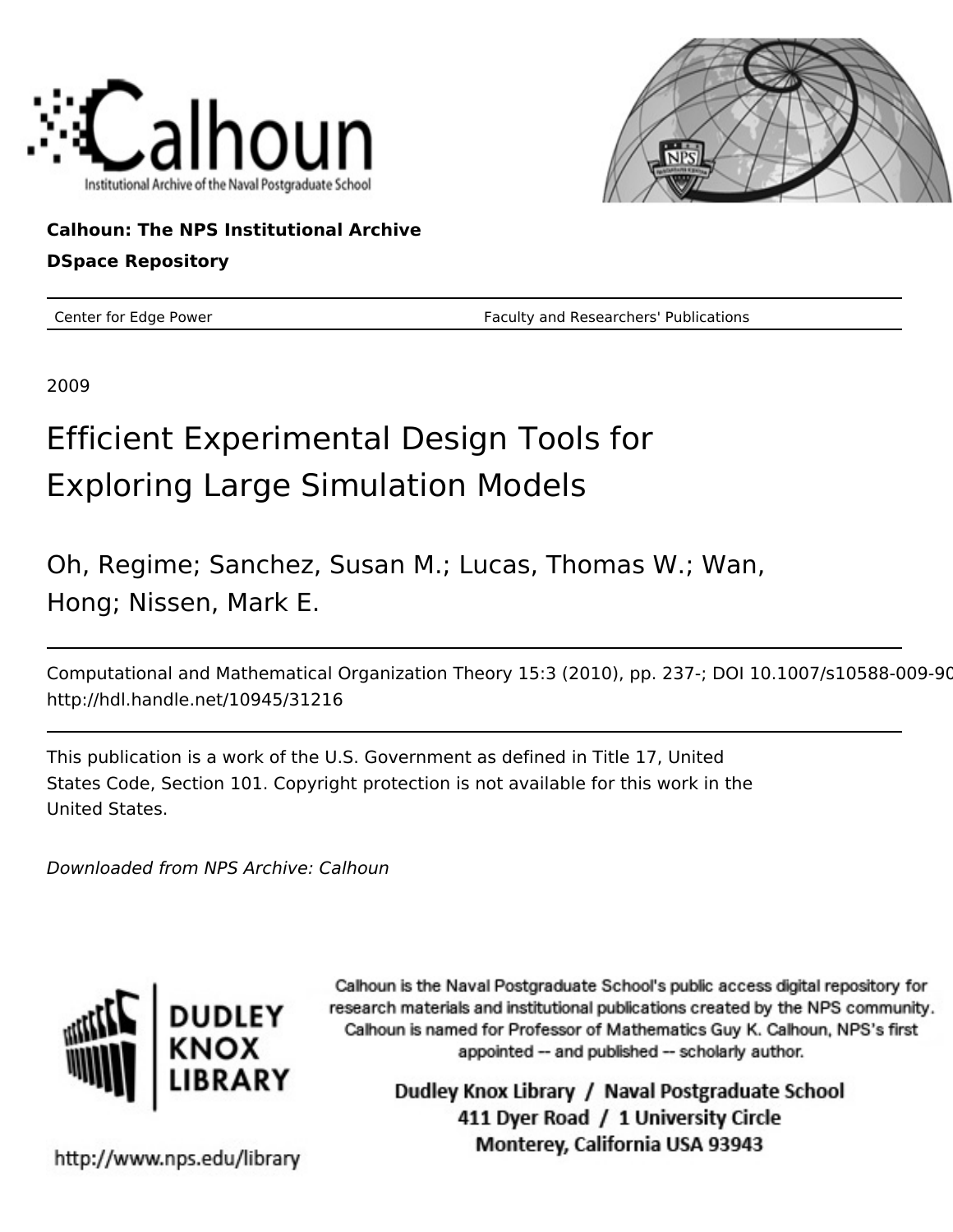# **Efficient experimental design tools for exploring large simulation models**

**Regine Pei Tze Oh · Susan M. Sanchez · Thomas W. Lucas · Hong Wan · Mark E. Nissen**

Published online: 6 November 2009 © Springer Science+Business Media, LLC 2009

**Abstract** Simulation experiments are typically faster, cheaper and more flexible than physical experiments. They are especially useful for pilot studies of complicated systems where little prior knowledge of the system behavior exists. One key characteristic of simulation experiments is the large number of factors and interactions between factors that impact decision makers. Traditional simulation approaches offer little help in analyzing large numbers of factors and interactions, which makes interpretation and application of results very difficult and often incorrect. In this paper we implement and demonstrate efficient design of experiments techniques to analyze large, complex simulation models. Looking specifically within the domain of organizational performance, we illustrate how our approach can be used to analyze even immense results spaces, driven by myriad factors with sometimes unknown interactions, and pursue optimal settings for different performance measures. This allows analysts

R.P.T. Oh DSO National Laboratories, Singapore, Singapore

S.M. Sanchez Department of Operations Research, Naval Postgraduate School, Monterey, CA 93943, USA e-mail: [smsanche@nps.edu](mailto:smsanche@nps.edu)

T.W. Lucas Department of Operations Research, Graduate School of Operational and Information Sciences, Monterey, CA 93943, USA e-mail: [twlucas@nps.edu](mailto:twlucas@nps.edu)

H. Wan  $(\boxtimes)$ School of Industrial Engineering, Purdue University, 315 N. Grant Street, GRIS 256, West Lafayette, IN 47907-2023, USA e-mail: [hwan@purdue.edu](mailto:hwan@purdue.edu)

M.E. Nissen Department of Information Sciences, Naval Postgraduate School, Monterey, CA 93943, USA e-mail: [MNissen@nps.edu](mailto:MNissen@nps.edu)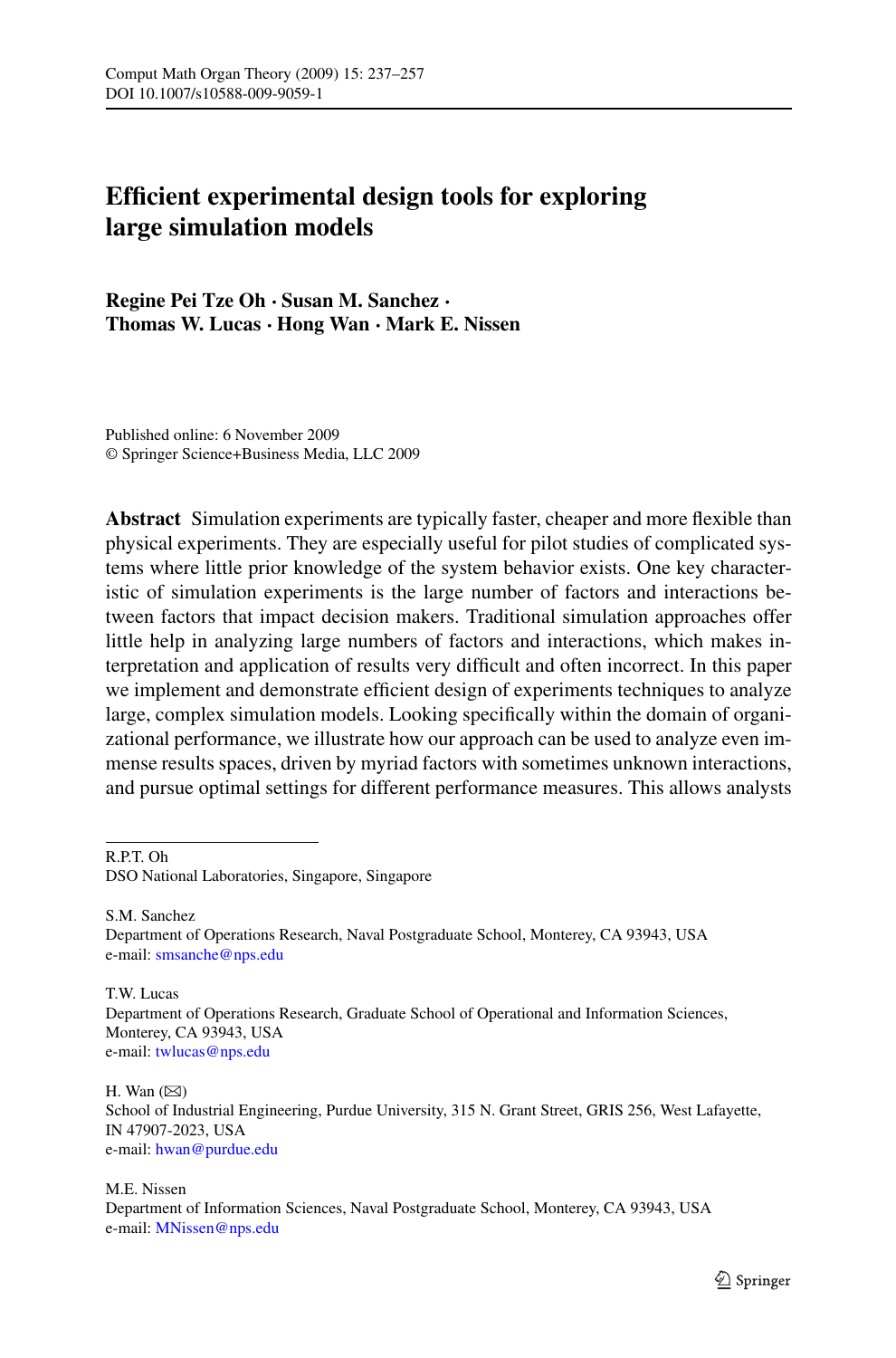to rapidly identify the most important, results-influencing factors within simulation models, employ an experimental design to fully explore the simulation space efficiently, and enhance system design through simulation. This dramatically increases the breadth and depth of insights available through analysis of simulation data, reduces the time required to analyze simulation-driven studies, and extends the state of the art in computational and mathematical organization theory.

**Keywords** Simulation · Design of experiments · Screening · Hierarchy organizational model

## **1 Introduction**

In the current economic climate, organizations must be agile, flexible, and responsive in order to survive. Innovative organizational structures are critical for organizational effectiveness, but identifying the most appropriate (e.g., non-hierarchical) organizational structures can be difficult. One way is via leveraging experts to identify a specific, alternate structure from organizational theory or practice; change one or more parts of the organization to mirror such structure; and then conduct some live experiments or exercises to assess the relative efficacy of the new structure. However, clearly, the cost and time required for this approach are huge, and depending upon the level of expertise driving the selection of the specific alternate structure chosen for organizational change, the new structure may perform no better—indeed, it may perform worse—than the original.

An alternative approach involves experimenting on computational models of organizations instead of operating organizations in practice. The basic idea is to save time and money by conducting experiments in the virtual as opposed to the physical domain and to use the power of simulation to examine the comparative performance of a large number of alternate organizational structures in a short amount of time. Key to such examination is the identification of the most important drivers of organizational performance, which can provide decision makers with rich insights into selecting the best organizational structure.

Researchers using simulation to explore organizational performance have coined the term "computational organizational theory" for this type of virtual experimentation (e.g., see Carley and Gasser [1999\)](#page-19-0). Simulation models are often comprised of dozens or hundreds of model parameters, which can combine to generate immense results spaces. Such immense results spaces defy analysis by trial-and-error or full-factorial experimentation designs. New, more efficient designs and analytical approaches exist and continue to be improved, but they are largely unfamiliar to most researchers who conduct field, laboratory or computational experiments (Kleijnen et al. [2005](#page-19-0)). In particular, such researchers need efficient experimental designs and interfaces/infrastructure for automating experiments and the analysis of results data.

In this paper, we build upon substantial prior work along these lines to introduce and implement efficient design of experiments techniques to analyze large, complex simulation models. Looking specifically within the domain of organizational performance, we illustrate how our approach can be used to analyze even immense results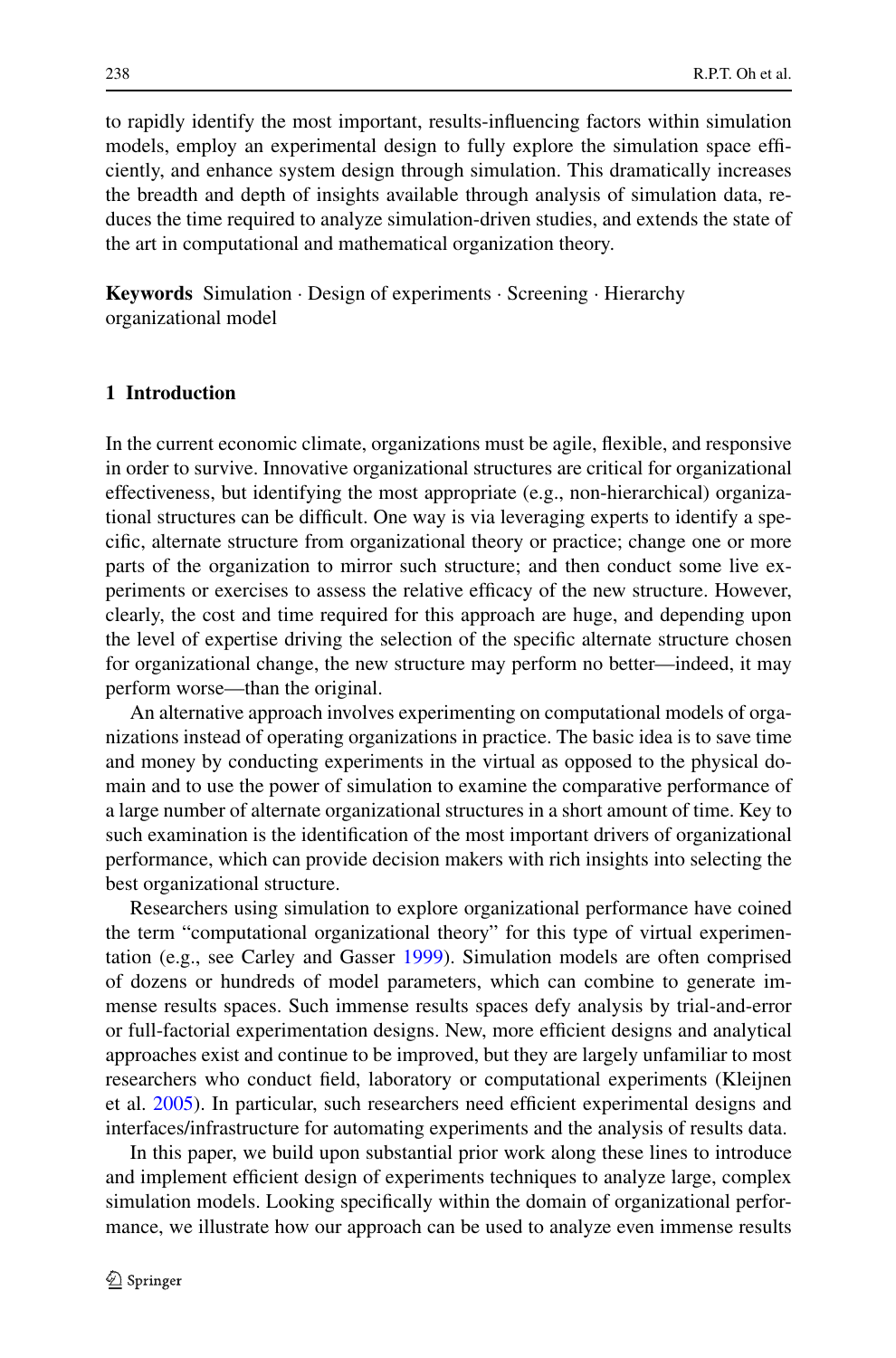spaces, driven by myriad factors with sometimes unknown interactions, and pursue optimal settings for different performance measures. This allows analysts to rapidly identify the most important, results-influencing factors within simulation models, employ an experimental design to fully explore the simulation space efficiently, and enhance system design through simulation. This dramatically increases the breadth and depth of insights available through analysis of simulation data, reduces the time required to analyze simulation-driven studies, and extends the state of the art in computational and mathematical organization theory.

The importance of such new capability to analyze computational experimentation results for simulations of complex organization is discussed in Gateau et al. ([2007\)](#page-19-0), who address the relative multidimensional performances of six theoretically distinct organizational forms. For example, as the authors state (p. 16),

"*... if we can identify the model parameters that enable the Simple Structure to keep risk below that of the Machine Bureaucracy (e.g., formalization), that enable the Professional Bureaucracy to operate so quickly in predictable environments such as the Industrial Era (e.g., application experience), and that enable the Divisionalized Form to keep rework down in predictable environments (e.g., hierarchy)—that is, drawing the best from each organizational form—then we would establish the capability to design an organization that is tailored specifically to a particular environment. Further, if we can identify the model parameters that make each of the various organizational forms more or less effective in terms of responses to manipulations such as enhanced network architecture and increased professional competency, then we would establish the capability to design an organization that is tailored specifically to a particular manipulation. This represents the objective of articulating the organization design space: to facilitate organizational design specific to particular environments and managerial manipulation*."

However, as we discuss in more detail in Sect. [2.2](#page-5-0), the immense results spaces preclude easy identification of the most important model parameters and interactions using traditional experimental design techniques. In this paper, we describe new, stateof-the art experimental designs that allow analysts to overcome such difficulties with guaranteed correctness. For example, Controlled Sequential Bifurcation (CSB) is a new group screening method developed by Wan et al. ([2006\)](#page-20-0) that produces dramatic efficiency gains in large-scale computational experiments when the important factors are sparse. As another example, the related technique Fractional Factorial Controlled Sequential Bifurcation (FFCSB; see Sanchez et al. [2005](#page-20-0), [2009;](#page-20-0) Oh [2007](#page-20-0)) extends the effectiveness of CSB in various, common modeling problems.

In the balance of this paper, we begin by discussing two experimentation tools used to build and test organization theory: (1) the POW-ER computational experimentation tool and (2) FFCSB. We then instantiate a computational model of a hierarchical organization, and we compare the opinions of subject matter experts with analysis via FFCSB. In this discussion, instantiation, and comparison, we illustrate the use and utility of the approach, and we show how it extends the state of the art. We close with a set of key conclusions and an agenda for continued research along these lines.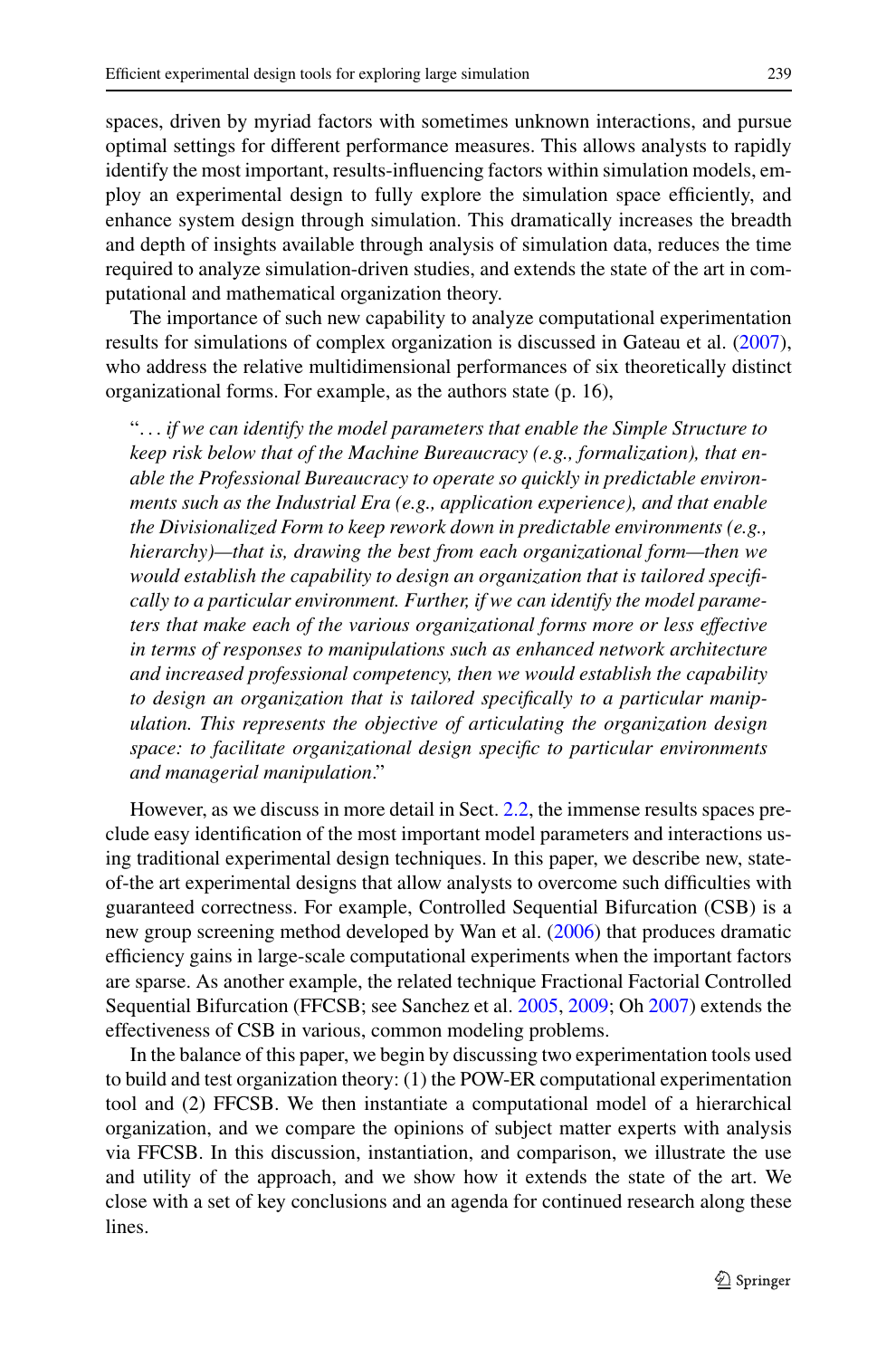## **2 Experimentation tools for organization theory**

In this section we draw heavily from Nissen [\(2007](#page-20-0)) to provide a brief overview of the tools used to represent computationally the Hierarchy organization. Much has been written elsewhere about the computational tools. The interested reader is directed to the corresponding citations and references below for additional information. We also include an appendix to supplement this detailed description, and to provide the interested reader with sufficient information to replicate our model. The goal is to enhance research reliability via such replication.

# 2.1 POW-ER computational experimentation tool

These complex computer simulations of organizational behavior are developed in POW-ER—Projects, Organizations and Work for Edge Research—a virtual environment for computational modeling of Command and Control (C2) organizations and processes. POW-ER builds upon collaborative research spanning nearly two decades to develop rich, theory-based models of organizational processes. Using an agentbased representation (Cohen [1992](#page-19-0); Kunz et al. [1998\)](#page-19-0), micro-level organizational behaviors have been researched and formalized to reflect well-accepted organization theory (Levitt et al. [1999\)](#page-20-0). Extensive empirical validation projects (e.g., Christiansen [1993;](#page-19-0) Thomsen [1998](#page-20-0)) have demonstrated representational fidelity, and have shown how the qualitative and quantitative behaviors of POW-ER computational models correspond closely with a diversity of enterprise processes in practice.

The POW-ER modeling environment has been developed directly from Galbraith's [\(1977](#page-19-0)) information processing view of organizations. This information processing view has three key implications (Jin and Levitt [1996](#page-19-0)). The first is ontological: we model knowledge work through interactions of *tasks* to be performed, *actors* communicating with one another and performing tasks, and an *organization structure* that defines actors' roles and that constrains their behaviors. In essence this amounts to overlaying the task structure on the organization structure, and to developing computational agents with various capabilities to emulate the dynamic behaviors of organizational actors performing work. We model the organization structure as a network of reporting relations that can capture micro-behaviors such as managerial attention, span of control, and empowerment. We represent the task structure as a separate network of activities that can capture organizational attributes such as expected duration, complexity and required skills. Within the organization structure, we model further various *roles* (e.g., marketing analyst, design engineer, manager), which can capture organizational attributes such as skills possessed, level of experience and task familiarity. Within the task structure, we model further various sequencing constraints, interdependencies and quality/rework loops, which can capture considerable variety in terms of how knowledge work is organized and performed.

Also, each actor within the intertwined organization and task structures has a queue of information tasks to be performed (e.g., assigned work activities, messages from other actors, meetings to attend) and a queue of information outputs (e.g., completed work products, communications to other actors, requests for assistance). Each actor also processes such tasks according to how well the actor's skill set matches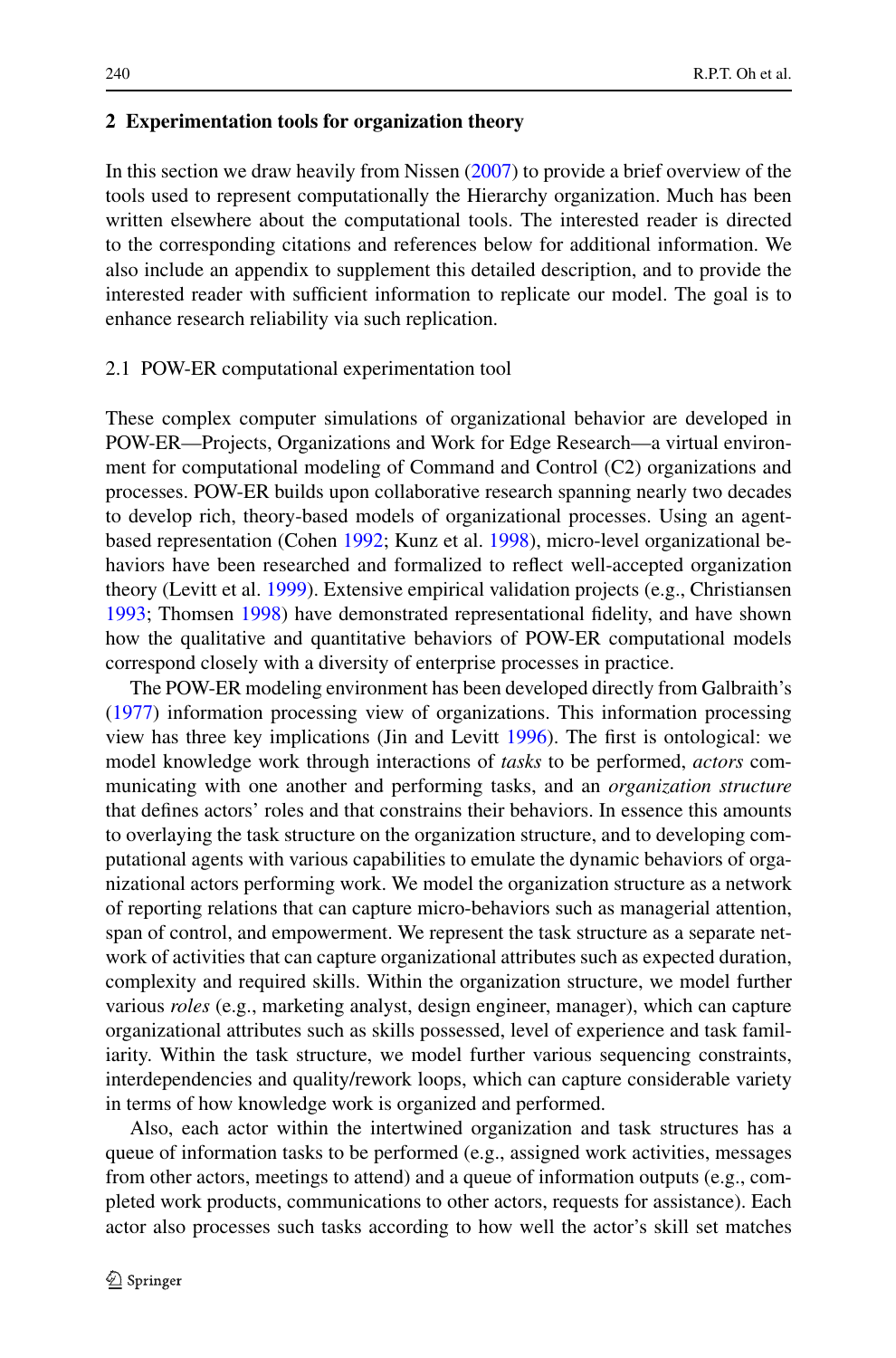<span id="page-5-0"></span>those required for a given activity, the relative priority of the task, the actor's work backlog (i.e., queue length), as well as how many interruptions divert the actor's attention from the task at hand. Collective task performance is constrained further by the number of individual actors assigned to each task, the magnitude of the task, and both scheduled (e.g., work breaks, ends of shifts, weekends and holidays) and unscheduled (e.g., awaiting managerial decisions, awaiting work or information inputs from others, performing rework) downtime.

The second implication is computational: both direct work (e.g., planning, design, operations) and indirect effort (e.g., rework, coordination, decision wait) are modeled in terms of *work volume.* This construct is used to represent a unit of work (e.g., associated with a task, a meeting, a communication) within the task structure. In addition to symbolic execution of POW-ER models (e.g., qualitatively assessing skill mismatches, task-concurrency difficulties, decentralization effects) through microbehaviors derived from Organization Theory, the discrete-event simulation engine enables (virtual) process performance to be assessed quantitatively (e.g., projecting task duration, cost, rework, process quality).

The third implication is validational: the computational modeling environment has been validated extensively, over a period spanning almost two decades, by a team of more than 30 researchers (Levitt [2004\)](#page-19-0). This validation process has involved three primary streams of effort: (1) internal validation against micro-social science research findings and against observed micro-behaviors in real-world organizations, (2) external validation against the predictions of macro-theory and against the observed macro-experience of real-world organizations, and (3) model cross-docking experiments against the predictions of other computational models with the same input data sets (Levitt et al. [2005;](#page-19-0) Orr and Nissen [2006](#page-20-0), p. 8). As such, ours is one of the few, implemented, computational organization modeling environments that has been subjected to such a thorough, multi-method trajectory of validation.

Performance in POW-ER is measured through an array of the dependent variables: *completion time, cost, direct work, rework, coordination work, decision wait time, maximum backlog, and product risk*. In this study, we examine performance with respect to *completion time*, which is noted widely as one of the most important concerns of organizational managers, and which serves the purposes of this study well in terms of illustrating the use, utility and power of our approach. The examination of other performance measures represents a topic for future research along the lines of this investigation.

# 2.2 FFCSB: an efficient, adaptive approach for computational experimentation

Researchers employing computational models to represent organizations and simulate their behaviors typically used full factorial experimental designs to explore or-ganizational performance. For instance, Nissen ([2007\)](#page-20-0) uses a 2 organizations  $\times$  2 scenarios design, while Gateau et al.  $(2007)$  $(2007)$  employ a larger 6 organizations  $\times$  2 scenarios  $\times$  4 manipulations design. Rather than experimenting on individual factors, they use the six groups of factors listed above and change multiple factors within a group as one variation. Experimental results of organizational performance were analyzed over the entire organization's model changes and mission changes (Nissen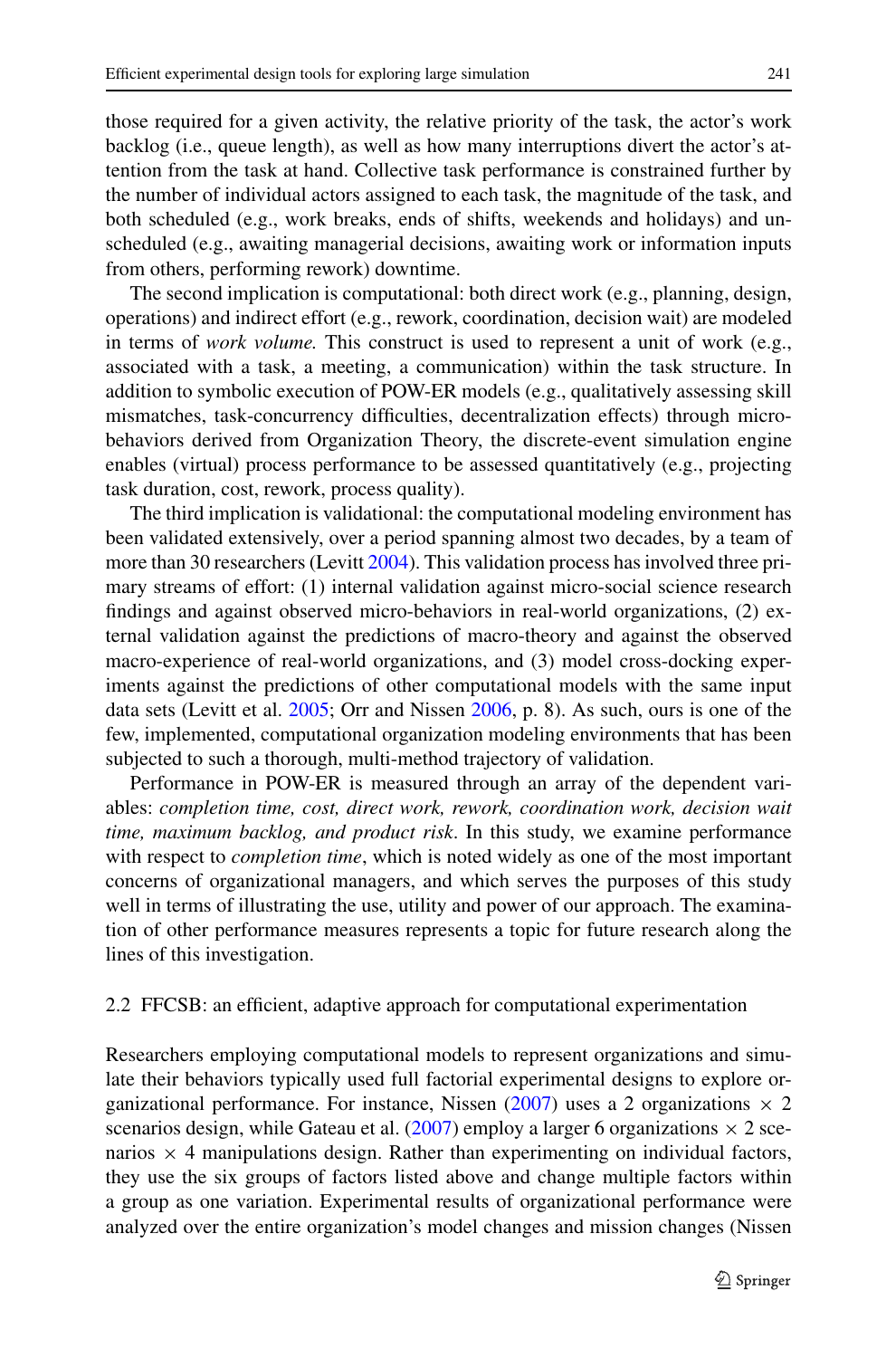[2007\)](#page-20-0) or single block change (Gateau et al. [2007](#page-19-0)). Through analyzing the relative impact of each variation on individual organization performance, the researchers drew practical insights. For instance, Orr and Nissen inferred that: "professional competency improvements to the Hierarchy/Machine Bureaucracy can produce even more dramatic results in terms of agility as those associated with adopting the Edge organizational form. Hence, a change in professional competency can be substituted to a large degree for a change in organizational form. Unlike the substitution effects noted above for the network architecture manipulation, however, the converse does not hold for professional competency: changing organizational form does not compensate for a reversion to an efficiency-oriented organization and knowledge-flow approach" [\(2006](#page-20-0), p. 16). Here "Hierarchy/Machine Bureaucracy" refers to the kind of rigid, hierarchical organization representative of most large and established firms (e.g., global corporations) and government agencies (e.g., militaries), and "Edge" refers to an alternate, flexible, non-hierarchical organization form noted as appropriate in today's dynamic environment (Alberts and Hayes [2003](#page-19-0)).

The approach of grouping factors into larger categories for experiments is one approach that researchers have taken to reduce the computational requirements; another is to restrict the number of factors to a very small number. What may not be obvious at first glance is how quickly it becomes computationally infeasible to conduct full factorial designs on individual factors—even for a single organization. For example, suppose that one of the organizational models has twenty factors that can be varied, the scenario has ten factors, and there are four manipulations. A full factorial design involving only low and high levels (i.e., no intermediate levels) for each factor for this single organization has  $2^{20} \times 2^{10} \times 4$  runs per replication. Even if the computational model runs in one second, this requires 136 years of computer processing time! And, unless the response variances can reasonably be assumed to be constant, two or more replications are needed in order to estimate the effects with any statistical validity. Given that there are hundreds or thousands of factors in such complex organization models, it is easy to see why computational organizational researchers have limited their studies to a small number of factors or groups of factors. However, this also limits the types of insights that can be gleaned from a single simulation study.

Fortunately, FFCSB is an efficient, adaptive method that allows researchers to study large numbers of factors in a reasonable amount of time. FFCSB is an extension of the CSB group screening procedure (Wan et al. [2006](#page-20-0)) that adds a pre-screening stage to determine the sign of each factor's effect and pre-rank the effects. Rather than requiring the researcher to consolidate large sets of factors into a few composite categories (such as "industrial age" and "21st century") that can be examined using a full factorial design, FFCSB allows the researcher to efficiently assess the importance of all individual factor effects. This is key to providing detailed insights about how to make good use of investments to improve organizational performance. For example, certain aspects of the multi-dimensional category of professional competency may be very important, while others may have little impact. Organizations that invest in improving only a few dimensions of professional competency might focus on less-important aspects, hence fail to achieve significant improvements in performance; organizations that attempt to achieve in simultaneous improvement all aspects of professional competency might end up investing far more than necessary to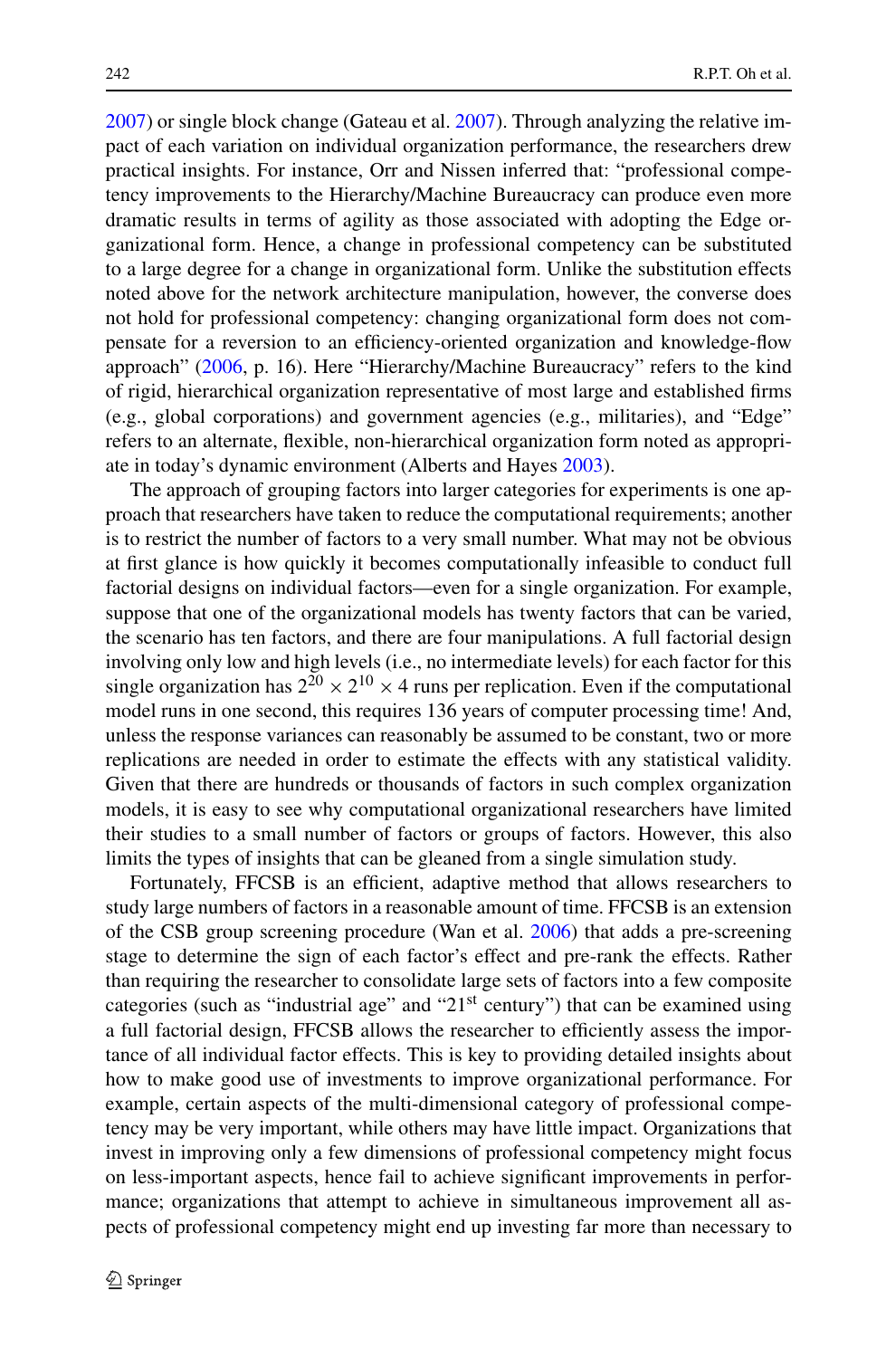# **Initialization:**

Specify the desired maximum Type I error  $\alpha$  and the minimum power requirement  $\gamma$ . Create two empty LIFO queues for groups, NEG and POS.

# Phase 1:

| Conduct a saturated or nearly-saturated fractional factorial experiment for the $K$                                                                                                                                                                                                                                      |
|--------------------------------------------------------------------------------------------------------------------------------------------------------------------------------------------------------------------------------------------------------------------------------------------------------------------------|
| individual factors and estimate $\hat{\beta}_1, \ldots, \hat{\beta}_K$ .                                                                                                                                                                                                                                                 |
| Order the estimates so that $\hat{\beta}_{[1]} \leq \ldots \leq \hat{\beta}_{[z]} < 0 \leq \hat{\beta}_{[z+1]} \ldots \leq \hat{\beta}_{[K]}$ .<br>Add the sorted factors $\{[1], \ldots, [z]\}$ to the NEG LIFO queue, and the sorted factors<br>$\{[z+1], \ldots, [K]\}\$ to the POS LIFO queue.                       |
| Phase 2:                                                                                                                                                                                                                                                                                                                 |
| For queue $=$ POS and queue $=$ NEG, do<br>While queue is not empty, do                                                                                                                                                                                                                                                  |
| <b>Remove:</b> Remove a group of size $N$ from the queue.                                                                                                                                                                                                                                                                |
| Test:                                                                                                                                                                                                                                                                                                                    |
| Unimportant:                                                                                                                                                                                                                                                                                                             |
| If the group is unimportant, then classify all factors in the group<br>as unimportant.                                                                                                                                                                                                                                   |
| Important (size=1):                                                                                                                                                                                                                                                                                                      |
| If the group is important and of size 1, then classify the factor<br>as important.                                                                                                                                                                                                                                       |
| Important (size>1):                                                                                                                                                                                                                                                                                                      |
| If the group is important and the size is greater than 1, then split the<br>group into two subgroups, the first group of size $\lceil N/2 \rceil$ , such that all<br>factors in the first subgroup have smaller $[i]$ 's (ordered indices) than<br>those in the second subgroup.<br>Add each subgroup to the LIFO queue. |
| <b>End Test</b>                                                                                                                                                                                                                                                                                                          |
| <b>End While</b>                                                                                                                                                                                                                                                                                                         |
| End For                                                                                                                                                                                                                                                                                                                  |
|                                                                                                                                                                                                                                                                                                                          |

**Fig. 1** Structure of FFCSB (adapted from Sanchez et al. [2009](#page-20-0))

achieve better performance. An algorithmic description of FFCSB appears in Fig. 1. We provide a conceptual overview of FFCSB, followed by a more detailed technical discussion.

Conceptually, FFCSB begins by categorizing the individual factors into two groups based on rough estimates of their effects—positive or negative—on the response. This Phase 1 activity uses a single replication of an efficient fractional factorial design to sort the factors into two groups according to the sign of their estimated main effects. In Phase 2, one of two sequential group testing procedures is used to further delineate the factors: the procedure of Wan et al. [\(2006\)](#page-20-0) called Controlled Bifurcation (CSB), or an extended version called CSB-X (Wan et al. [2009\)](#page-20-0). In each step of CSB or CSB-X, the cumulative effect of a group of factors is tested for importance. If the group's effect is important, indicating that at least one factor in the group may have an important effect, then the group is split into two subgroups. The effects of these two subgroups are then tested in subsequent steps and each subgroup is either classified as unimportant or split into two subgroups for further testing. As the experiment proceeds, the groups become smaller until eventually all factors that have not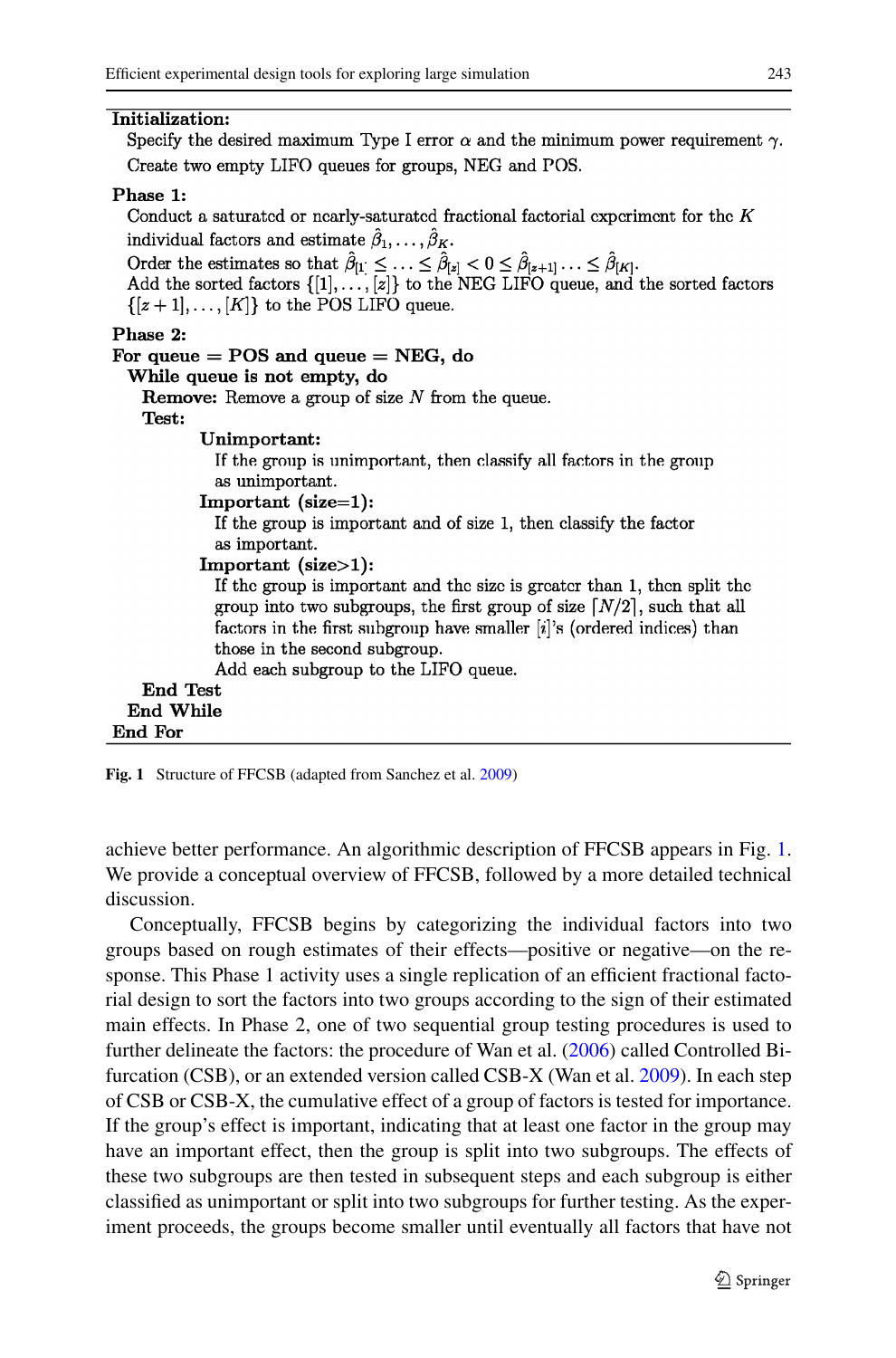been classified as unimportant are tested individually. The sequential property of the method makes it well suited for simulation experiments.

Numerical evaluations show that FFCSB is efficient and effective, especially when little or nothing is known about the factor effects (Sanchez et al. [2009](#page-20-0)). The performance of FFCSB arises from strong theoretical properties of CSB. CSB assumes a main-effects model with normal errors, and that all factor effects  $\beta_i \geq 0$ . CSB is the first procedure to control the probabilities of both types of misclassification error. Specifically, the error control of the sequential bifurcation procedure depends on the error control of each testing step. For a specific group of factors  $\langle k_{l+1}, k_{l+2}, \ldots, k_m \rangle$ , where  $k_i$  is the factor's index and  $\beta_k$  represents the effect coefficient of factor  $k_i$ , define a *qualified hypothesis test* as a test that guarantees:

$$
\Pr\left\{\text{Declare}\langle k_{l+1}, k_{l+2}, \dots, k_m \rangle \text{ important } \left| \sum_{i=l}^m \beta_i \le \Delta_0 \right. \right\} \le \alpha; \quad \text{and}
$$
\n
$$
\Pr\left\{\text{Declare}\langle k_{l+1}, k_{l+2}, \dots, k_m \rangle \text{ important } \left| \sum_{i=l}^m \beta_i \ge \Delta_1 \right. \right\} \ge \gamma.
$$

The extended version CSB-X, also proposed by Wan et al. ([2009\)](#page-20-0), eliminates the effects of two-factor interactions; it is the first procedure to provide unbiased screening results for the main effects while providing these error guarantees. CSB is highly efficient for large-scale problems, particularly when a small proportion of the factors are truly important and these factors are clustered, since CSB can eliminate unimportant factors in groups. For example, Wan et al. [\(2006](#page-20-0), [2009](#page-20-0)) demonstrate that the CSB and CSB-X procedures can save up to 75% of the runs required by one replication of a fractional factorial design, which in turn requires far fewer runs than a full factorial design. Another benefit of CSB and CSB-X is their validity when the error variances differ across different factor settings, as is commonly the case in simulation experiments. A single replication of fractional factorial design cannot give such a performance guarantee.

A drawback of CSB and CSB-X is that they require the signs of the factor effects to be known a priori. This is not realistic for many complex systems (Lucas et al. [2002\)](#page-20-0). FFCSB eliminates the need for this assumption by relying on Phase 1 sampling rather than expert opinion—to determine the signs of the effects. The inclusion of the fractional factorial design significantly reduces the probability that two critical effects cancel each other. In addition, by sorting the factors after the first phase, FFCSB significantly improves the efficiency of the second-phase CSB or CSB-X and can reduce the total computational effort (relative to CSB or CSB-X) by up to 64% (Sanchez et al. [2009](#page-20-0)) Although FFCSB is a heuristic procedure, extensive numerical evaluations show that FFCSB outperforms CSB and CSB-X in both efficiency and effectiveness, especially when little or nothing is known about the factor effects; FFCSB has been successfully applied to more than 86 000 experiments on test problems involving up to 1023 factors and a variety of different factor effect patterns and variance structures (Sanchez et al. [2005,](#page-20-0) [2009\)](#page-20-0).

In short, FFCSB offers single factor resolution and allows researchers to probe questions such as: What are the most important factors, either organizational or mission, driving the measure of performance in an organizational model? Without group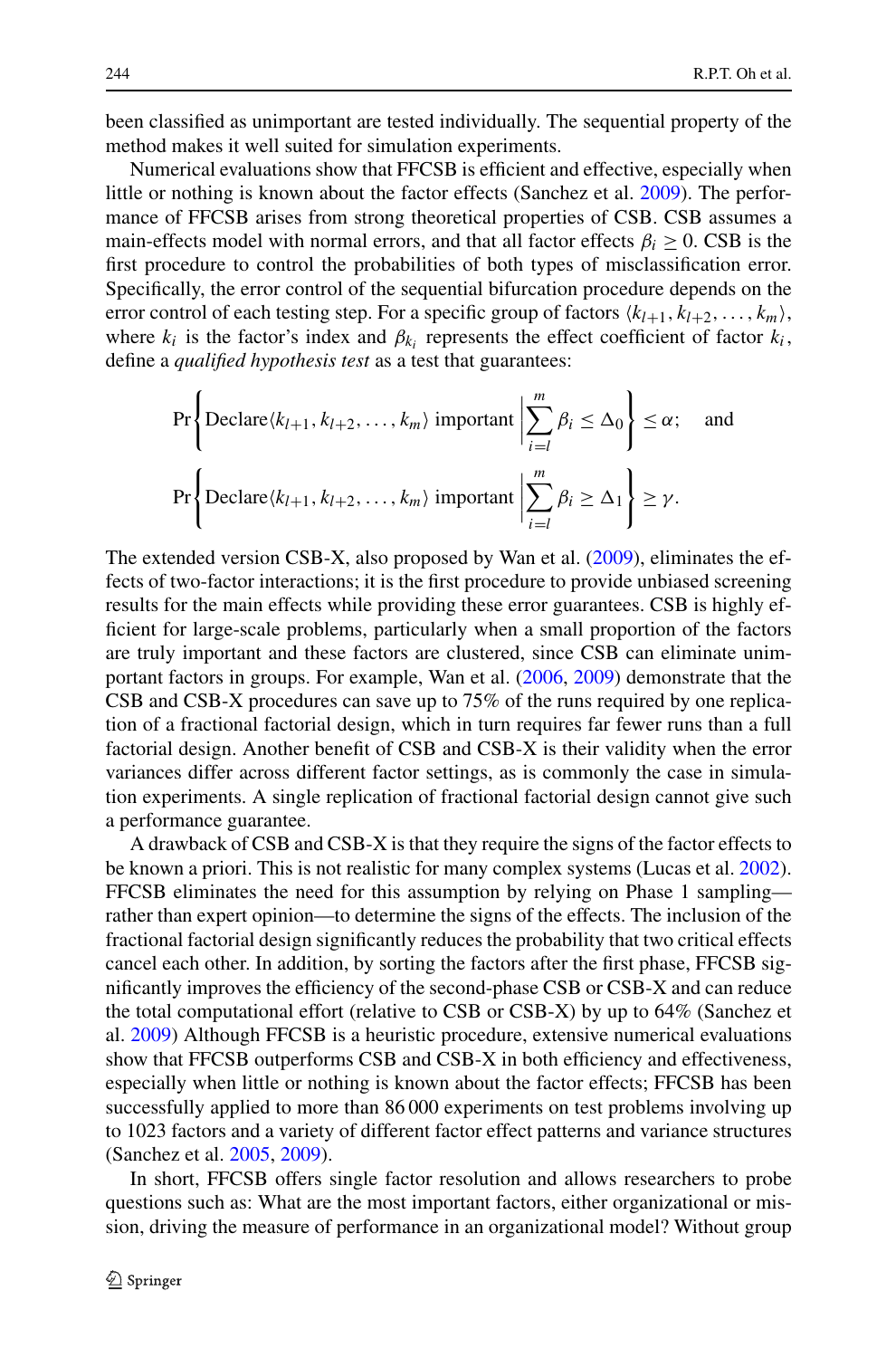screening algorithms, it would have required an exorbitant amount of experimentation resources to conduct full factorial experiments to identify performance enhancement (or deterioration) due to single factors. FFCSB overcomes this limit by efficient division and experimentation of the entire factor space, and gradually limiting the scope of search for important factors. Through group screening of singular factors, FFCSB can shed light on significant individual factors within each structural or mission factor block that have the most impact on the outcome of interest.

# **3 Model description and significance**

In this section we continue to draw from Nissen [\(2007](#page-20-0)) to describe the Hierarchy computational model. This model has been validated against an operational, military, Joint Task Force (JTF) organization (e.g., comprised of units from the Army, Navy and Air Force) in the field (see Nissen [2005](#page-20-0)). The organization is very familiar to the subject matter experts who contribute to our study.

# 3.1 Hierarchy organizational model

Figure [2](#page-10-0) is a screen-capture of the Hierarchy model in the POW-ER environment. The figure illustrates the personnel hierarchy and mission structure in the Hierarchy model. Personnel are grouped and communicate over a 3-tier command chain, which emulates the Command, Coordination and Operations levels in a JTF Hierarchy (Nissen [2007\)](#page-20-0). There are four tasks executed sequentially via two phases. Tasks are linked to each other and to project milestones. Tasks can flow completed work down the chain, or flow rework (additional work to rectify earlier mistakes). Personnel are linked to work on meetings and tasks. Operations level personnel act directly on tasks, while Command and Control level personnel act directly upon their specialized tasks while indirectly supporting operations tasks. Completion time is considered to be a key performance measure.

# 3.2 Factor exploration space

Table [1](#page-11-0) lists the factors identified in the Hierarchy model for the FFCSB application. The desired Type I and Type II errors are both 0.05 (i.e., the desired power is 0.95). We divide the entire factor space into three subspaces for separate FFCSB exploration. Hence, three smaller and faster explorations are conducted instead of one big exploration. The division of the factor space follows the three manipulations of mission context factors: (1) mission and environmental context, (2) network architecture, and (3) professional competency. In addition, the three sets of structural factors: (1) organization structure, (2) communication structure, and (3) work structure are subsumed under these factor subspaces. This division of factor space is intended to mirror that in the literature as closely as possible, but is not exact. The factor ranges of exploration are derived from the default values of the Hierarchy model in the contrasting mission contexts of Industrial Age and  $21<sup>st</sup>$  Century (see [Appendix](#page-17-0) for details). In lieu of requesting subject matter experts to specify thresholds, we select these based on the range of effects observed in some preliminary experiments.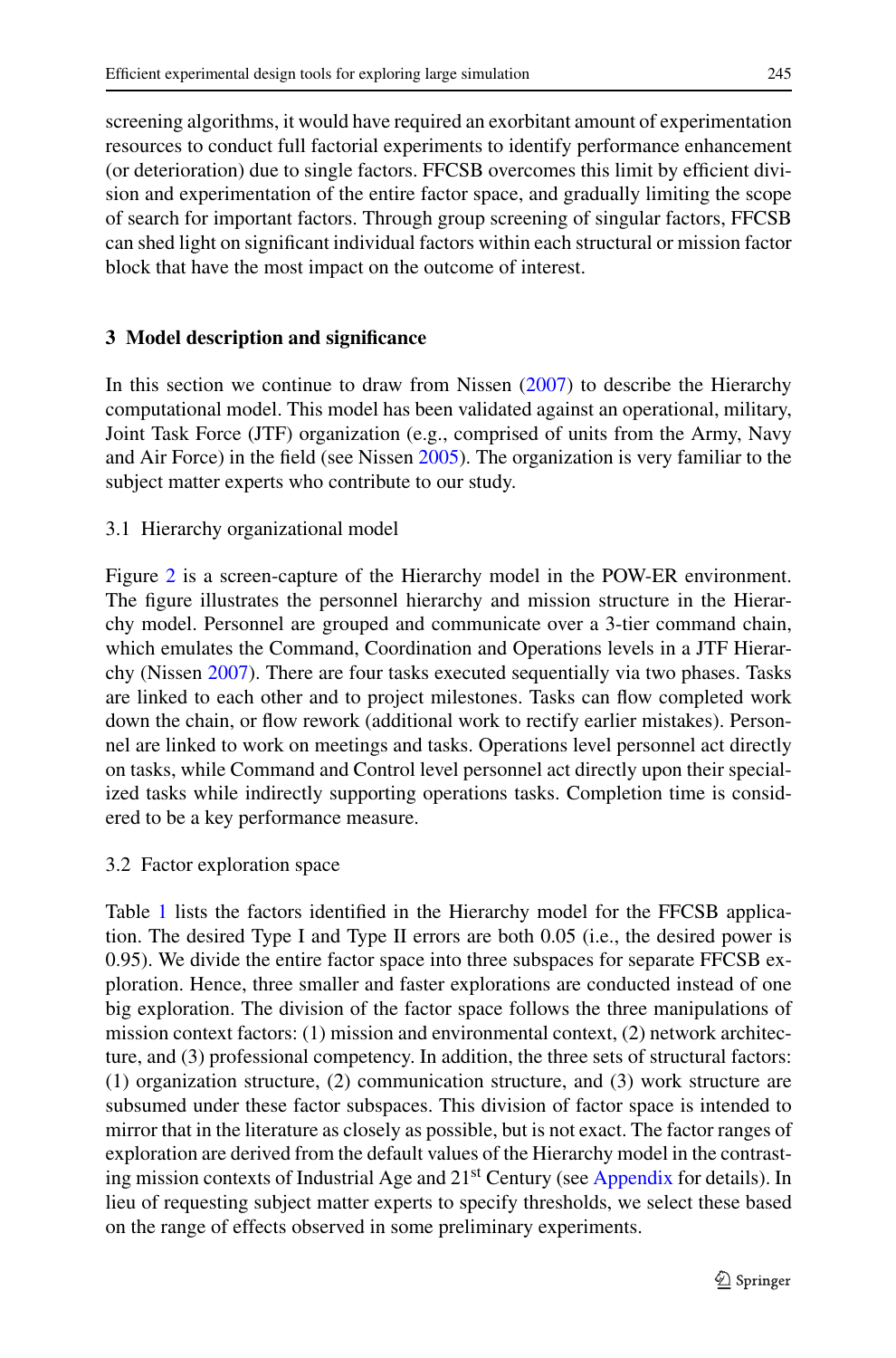<span id="page-10-0"></span>

**Fig. 2** Hierarchy organizational model in POW-ER (from Oh [2007\)](#page-20-0)

FFCSB was also applied to the Hierarchy model with this entire factor space in one exploration. However, there were some unusually long simulation times and we cut off this single exploration after it ran for over a week without yielding final results.<sup>1</sup> The sequential nature of FFCSB meant that the experiments could not be parallelized. While we cut off this larger experiment, note that we still designed, conducted, and analyzed experiments involving a total of 115 individual factors over the course of a four-day workshop. For comparison purposes, full factorial experiments would have required 4.5 h per replication for the Network Architecture subspace, nearly 700 centuries for the Professional Competency subspace, and 366 billion centuries for the Mission & Environment subspace.

# 3.3 Expert opinion on significant factors

As we mention in the previous section, we did not make extensive use of subject matter experts in setting the factor ranges. One expert (who was also the model developer) identified four factors as important before the experiments began. Under Mission &

<sup>&</sup>lt;sup>1</sup>Had we not already completed the exploration of the three subspaces, we could have let FFCSB run to completion, or stopped FFCSB and examined the partially-screened results.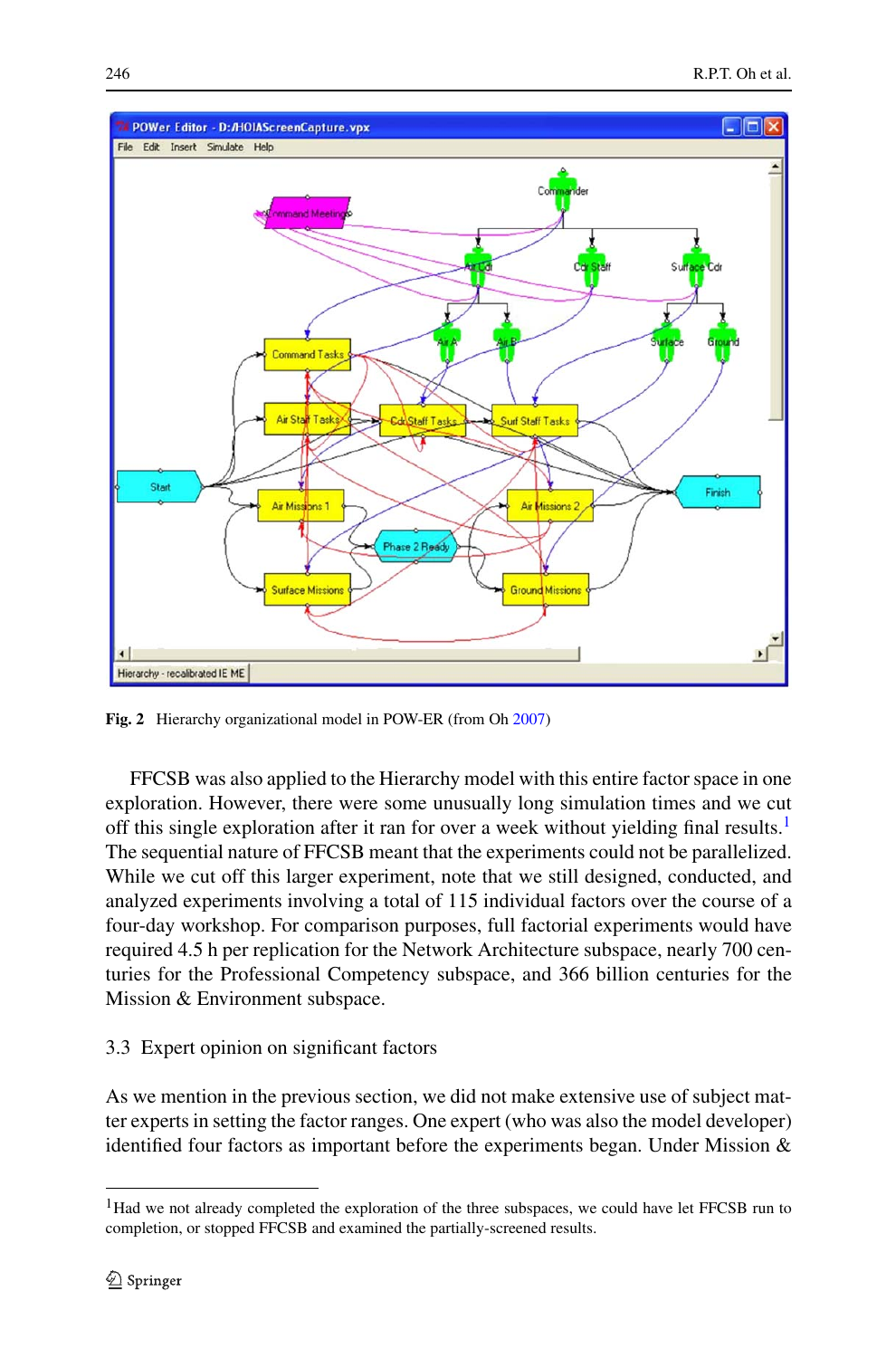| Mission & Environment<br>(60 factors)                                                                                                                                                                                                                                                   | Network Architecture<br>(14 factors)                                                                                                                                                                                                                                                                             | Professional Competency<br>(41 factors)                                                                                                                                                |
|-----------------------------------------------------------------------------------------------------------------------------------------------------------------------------------------------------------------------------------------------------------------------------------------|------------------------------------------------------------------------------------------------------------------------------------------------------------------------------------------------------------------------------------------------------------------------------------------------------------------|----------------------------------------------------------------------------------------------------------------------------------------------------------------------------------------|
| (Project) Function<br><b>Exception Probability</b><br>(Project) Project<br><b>Exception Probability</b><br>(Task) Effort<br>(Task) Learning Days<br>(Task) Priority<br>(Task) Requirement<br>Complexity<br>(Task) Solution<br>Complexity<br>(Task) Uncertainty<br>(Personnel) Full Time | (Project) Priority<br>(Project) Length Of Work-day<br>(Project) Length Of Work-week<br>(Project) Centralization<br>(Project) Matrix-strength<br>(Project) Communication<br>Probability<br>(Project) Noise Probability<br>(Project) Instance Exception<br>Probability<br>(Meeting) Priority<br>(Meeting) Duration | (Project) Team<br>Experience<br>(Personnel) Culture<br>(Personnel) Role<br>(Personnel) Application<br>Experience<br>(Personnel) Cultural<br>Experience<br>(Personnel) Skill<br>Ratings |
| Equivalent<br>(Personnel-Task)<br>Allocation                                                                                                                                                                                                                                            | (Personnel-Meeting) Allocation<br>(Task-Task) Rework Strength                                                                                                                                                                                                                                                    |                                                                                                                                                                                        |
| (Task-Task) Successor                                                                                                                                                                                                                                                                   |                                                                                                                                                                                                                                                                                                                  |                                                                                                                                                                                        |

<span id="page-11-0"></span>**Table 1** Factor space for exploration of hierarchy model

Environment, the two factors were (Personnel) Full Time Equivalent and (Task) Effort; under Professional Competency, the two factors were (Personnel) Application Experience and (Personnel) Skill Ratings.

We remark that it is useful to document the experts' expectations before running large-scale experiments—or at least ask about their expectations before revealing the results—to prevent opinions being set by the experimental results (Kleijnen et al. [2005\)](#page-19-0). This helps focus later discussion by highlighting "surprises" in the results that may merit further investigation.

#### 3.4 FFCSB findings on significant factors

Tables [2](#page-12-0) and [3](#page-12-0) summarize the FFCSB findings of important factors in the Hierarchy model that have the greatest impact on completion time. There were no factors classified as important in the Network Architecture factor subspace.

# **4 Discussion**

Before we discuss the results, a few general comments are in order. First, all factors effects correspond to the impact on the *completion time* of changing that factor from its lowest to its highest value. Widening the range for a factor deemed unimportant in our experiment might make it show up as important, while narrowing the range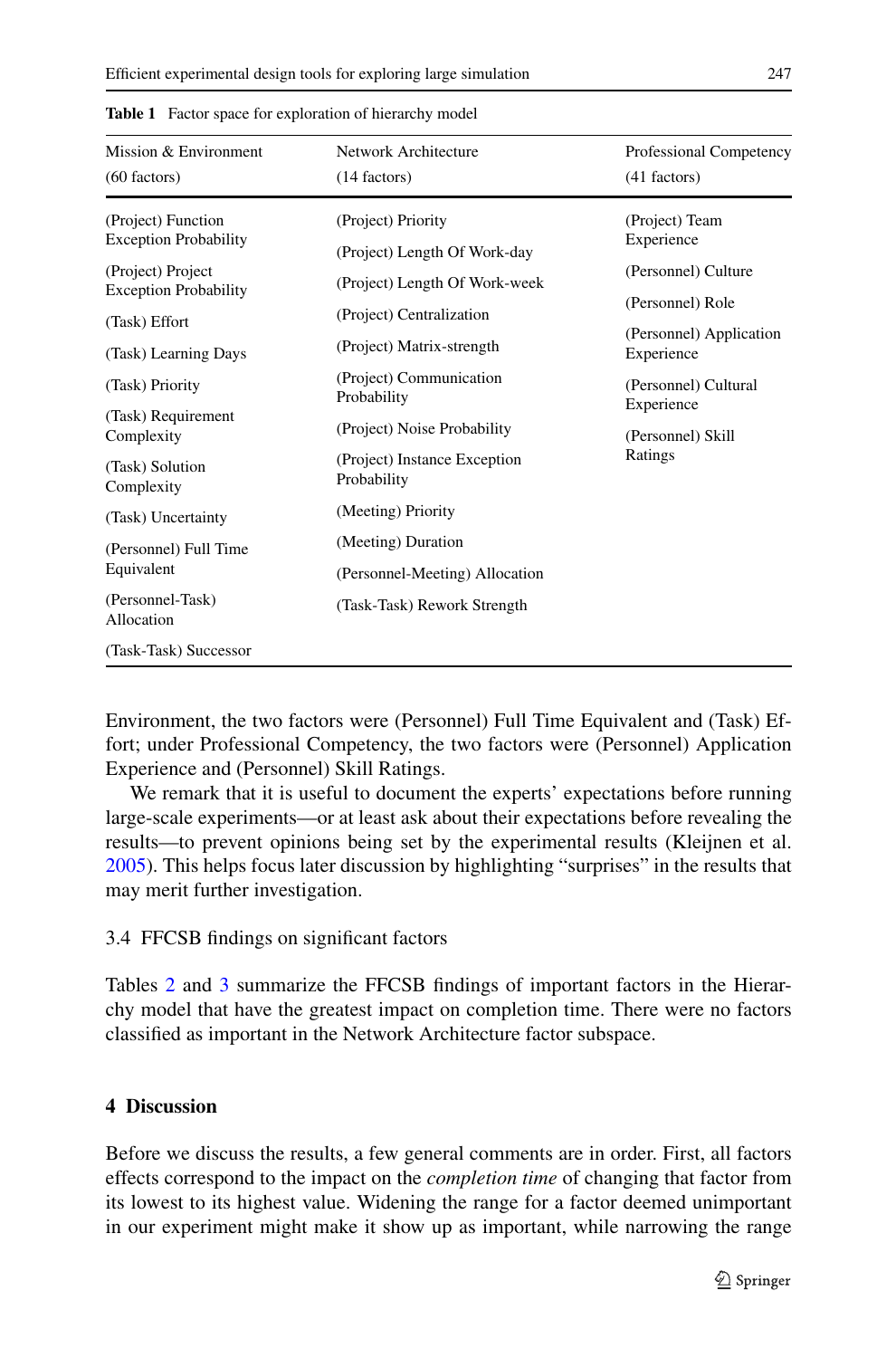<span id="page-12-0"></span>

| <b>Table 2</b> Important factors in<br>mission & environment factor<br>subspace | Object<br>Attribute     |                               | Factor effect on<br>completion time |  |
|---------------------------------------------------------------------------------|-------------------------|-------------------------------|-------------------------------------|--|
|                                                                                 | Mission                 | Project Exception Probability | $^{+}$                              |  |
|                                                                                 | <b>Surface Missions</b> | Effort                        | $\,+\,$                             |  |
|                                                                                 | <b>Surface Missions</b> | <b>Solution Complexity</b>    | $^{+}$                              |  |
|                                                                                 | <b>Ground Missions</b>  | Effort                        | $^{+}$                              |  |
|                                                                                 | <b>Ground Missions</b>  | <b>Requirement Complexity</b> | $^{+}$                              |  |
|                                                                                 | <b>Ground Missions</b>  | <b>Solution Complexity</b>    | $^{+}$                              |  |
| <b>Table 3</b> Important factors in                                             |                         |                               |                                     |  |
| professional competency factor<br>subspace                                      | Object                  | Attribute                     | Factor effect<br>on completion time |  |
|                                                                                 | Mission                 | Team Experience               | $^{+}$                              |  |
|                                                                                 | Air A (Personnel)       | <b>Skill Ratings</b>          |                                     |  |
|                                                                                 | Ground (Personnel)      | <b>Skill Ratings</b>          |                                     |  |

for a factor deemed important in our experiment might make it drop out. Similarly, an analyst using more stringent thresholds than ours to define what constitutes an important factor would tend to see fewer factors identified as important, while an analyst using a less stringent threshold would tend to see more. The goal of this study is not to provide a definitive assessment of how the Hierarchy model behaves in general, but rather to show that a large-scale screening experiment can provide a rich set of insights into the model's behavior. As well as a means of confirming or refuting specific hypotheses developed a priori, this can be used to focus discussion, generate additional hypotheses, or explore how robust the organizational performance is to variations in, say, the environment or the task.

# 4.1 Comparison of expert opinion and FFCSB results

As we mention in Sect. [3.3,](#page-10-0) we did not make extensive use of subject matter experts when developing the factor ranges. However, the model developer did identify several factors as important before the experiments began. When the results match expectations, this may provide the experts with assurance that the model as a whole is adequately capturing key relationships in the organizational structure and setting being modeled. When the results disagree with expert opinion, this focuses discussions on what to do next. If there is a problem with the model implementation, then software bugs need to be fixed. If "surprise" results occur because the model does not adequately reflect reality, then enhancements or changes may be necessary. However, if further inspection rules out these first two issues, then we have learned something new and expert opinion may need to adjust. Examples of all three of these outcomes appear in Kleijnen et al. [\(2005\)](#page-19-0).

In the first factor subspace of Mission & Environment, the experts identified the factors of Full Time Equivalent (FTE) and Effort as important. FTE measures the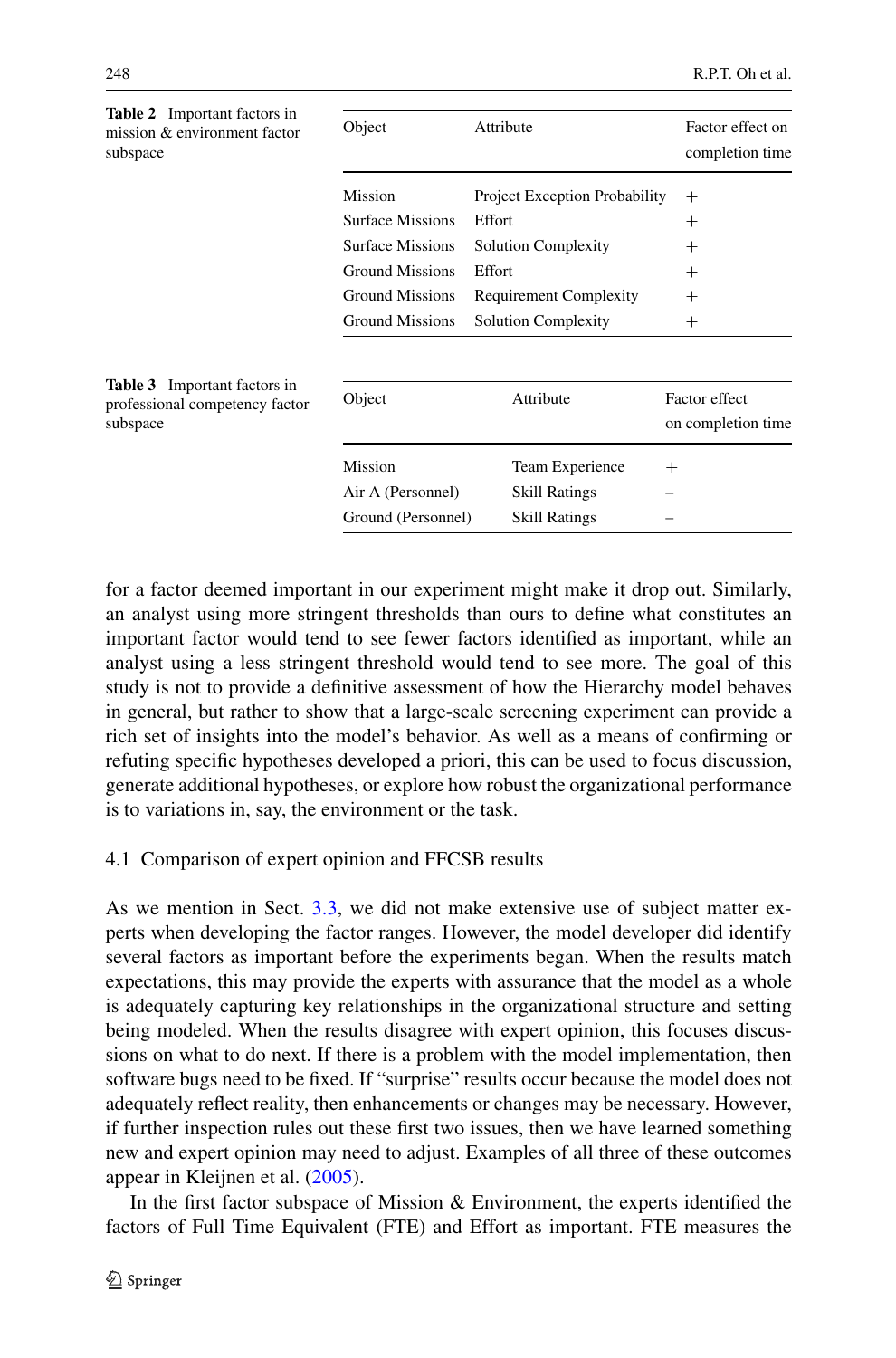equivalent of manpower resources available and Task Effort quantifies the time effort requirement of the task. Contrary to expert opinion, FFCSB does not classify any FTE factors as important over the factor range of exploration. Thus, FTE is not as important as the other factors in this subspace in impacting the completion time. This is an interesting finding, particular since FTEs were varied over a wide range (from one-half to twice the default number for each personnel category). The implications here are that the organizational performance is robust to the loss of FTE in any single personnel category, and that adding more manpower to any single group also has relatively little impact on completion time. Further experimentation could be used to confirm these results, or to estimate the net impact of simultaneous FTE changes in two or more teams.

In line with expert opinion, FFCSB classifies Effort factors as important, but of the eight possible missions, only those for Surface Missions and Ground Missions are flagged. Critical path analysis of the Hierarchy model explains why factors associated with only these two missions showed up consistently as important. The red bars in Fig. [3](#page-14-0) depict the critical path of the project simulated in the Hierarchy model. Following the red bars, the Air Missions 1, Surface Missions and Ground Missions are on the critical path. Of these three missions, the Surface Missions and Ground Missions have minimum float, i.e., there is no allowance for shifting these missions in time. Hence, these two missions are crucial to achieving a rapid completion time. Besides the Task Effort factor, FFCSB also classified the Solution Complexity factors of the Surface and Ground Missions as important, as well as the Requirements Complexity of the Ground Missions. Thus, FFCSB has further quantified expert opinion by flagging only factors associated with missions on the critical path with specific characteristics.

In addition, FFCSB classifies the global factor of Project Exception Probability (PEP) as important. PEP is the probability that a subtask will fail and generate rework for failure dependent tasks. This factor is significant for the Hierarchy model that is characterized by sequential and interdependent tasks and hence, suffers a longer Project Duration in the event of increased PEP.

In the second factor subspace of Network Architecture, there are no factors classified as important. This finding is in agreement with the experts, who did not expect any important factors in this subspace. A set of (relatively computationally expensive) resolution V fractional factorial design (allowing the estimation of both main effects and two-way interactions) was used to verify the factor coefficients in this factor group. (Sanchez and Sanchez [\(2005](#page-20-0)) provide a simple method for generating resolution V fractional factorials for very large numbers of factors; code in the form of an executable jar file is available at the SEED Center for Data Farming web pages.2) The results confirmed that the factor coefficients were relatively small in magnitude and hence, practically insignificant. We remark that within the Department of Defense, Network Architecture is the area where the majority of the money and effort have gone in pursuit of developing net-centric or net-enabled forces. It is

<sup>&</sup>lt;sup>2</sup>SEED (Simulation Experiments and Efficient Design) Center for Data Farming, Naval Postgraduate School. [http://harvest.nps.edu/.](http://harvest.nps.edu/)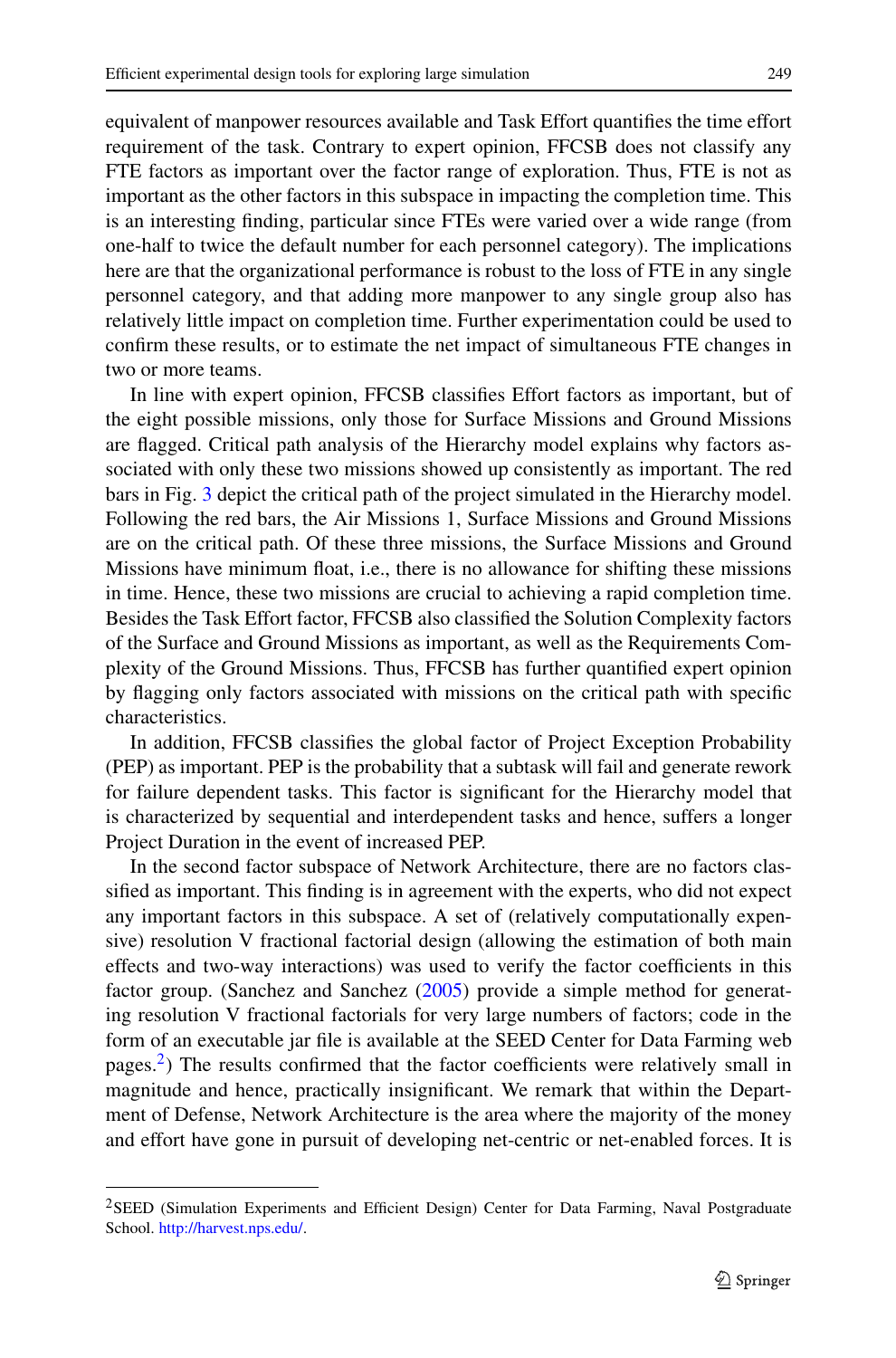<span id="page-14-0"></span>

**Fig. 3** (Color online) Critical path analysis of hierarchy model shows Air Missions 1, Surface Missions and Ground Missions on Critical Path

interesting that both our experts and our FFCSB results agree that Network Architecture is unimportant. These results suggest that, at least for Hierarchical command and control structures such as the one we study, a shift in focus to examine the mission environments and individual skill levels would be beneficial.

In the third factor subspace of Professional Competency, experts identified Skill Ratings and Application Experience factors as important. FFCSB classified the Skill Ratings of the Air A and Ground personnel as important, but not that of the Surface personnel. These three groups of personnel are operations personnel and directly responsible for the missions on the critical path. The contrast between the three missions is that the Surface Missions require a considerably longer effort of 21 months versus that of the Ground Missions (6.5 months) and Air Missions 1 (11 months). These findings suggest that Skill Levels may be more critical for missions that lie on the critical path and have relatively shorter Effort requirements. FFCSB did not classify Application Experience as important.

However, interestingly, FFCSB classified Team Experience as important and positively related to the measure of performance. Team Experience quantifies the degree of familiarity that team members have in working with one another as a team. In other words, this finding suggests that more team experience leads to longer Project Duration in the Hierarchy model. This result seems counter-intuitive. In fact, in two workshops subsequent workshops where participants were shown the factor categories in Table [1](#page-11-0) and asked to identify factors they felt were important, Team Experience was chosen as a way to decrease completion time! Yet this seemingly counter-intuitive finding may have been observed in earlier research and experimentation. Ramsey and Levitt [\(2005](#page-20-0)) summarized high level findings from Horii et al. ([2004\)](#page-19-0) on the impact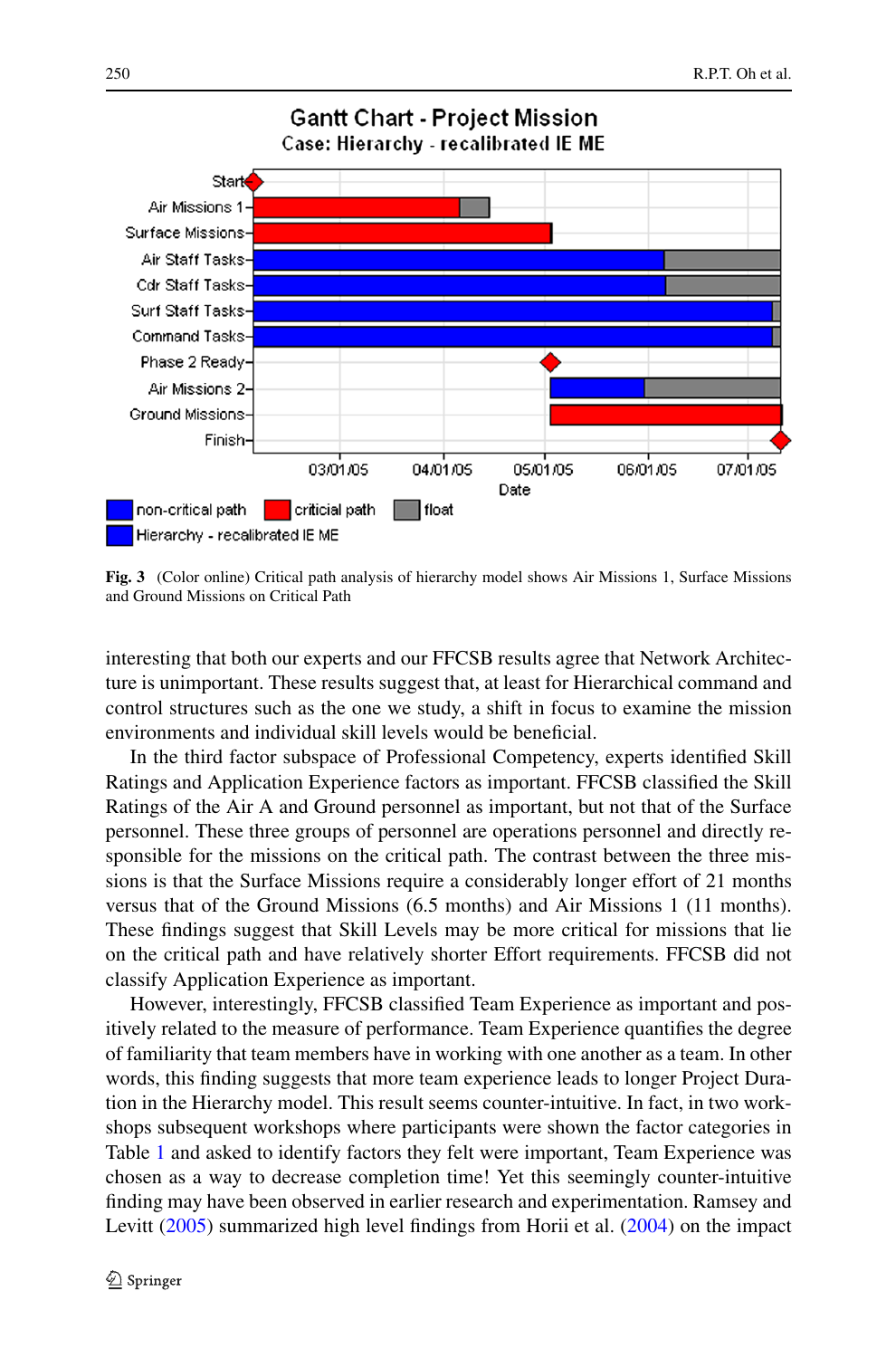of cultural differences in project teams: "Japanese-style organizations were more effective, with either US or Japanese agents, at performing tasks with high interdependence when the team experience of members was low." The Hierarchy model studied in this application shares common characteristics of centralized authority, high formalization, and multiple hierarchies with the Japanese-style organization modeled in Horii et al. ([2004,](#page-19-0) p. 3). In addition, these experiments had used Project Duration (i.e., completion time) and Quality Risk to quantify team performance, while this FFCSB application only used completion time. Hence, there is common ground to compare the similarity of both findings. Had the original intuition on Team Experience been applied with conventional screening algorithms, this factor could have distorted screening findings.

Lastly, there were two general observations of interest. First, there were more important factors associated with the Operations layer of the structure than the other layers. Recall that the Hierarchy model has a 3-tier command chain that models the Command, Coordination and Operations layers in a JTF. Second, there were more uncontrollable or difficult to control factors (e.g., Project Exception Probability, Task Requirement Complexity, Task Solution Complexity and Team Experience) than controllable or easy to control factors (e.g., Skill Ratings).

### 4.2 Choice of screening method

The important factor classification and observations are meant to provide direction for researchers in future work and optimize their experimentation budget on truly important factors. This first-case FFCSB application on a real-world simulation model has produced results that are coherent with critical path analysis and that agree with earlier research on similar models. Hence, it is an encouraging sign that FFCSB can serve as a complementary tool to better understand complex simulation models. Of course, these findings are preliminary and apply to a specific hierarchical command and control structure: care should be taken in drawing general conclusions.

FFCSB is not the only potential experimental design that can be applied to complex simulation models. Other experimental designs are also suitable for these types of applications, and further methodological work is currently underway. A variant called FFCSBX is useful for categorizing main effects even in the presence of two-way interactions (Sanchez et al. [2009\)](#page-20-0). Another screening approach uses sequential fractional factorial designs with the same error control as CSB and is specifically fit for cases with non-sparse important effects (Shen and Wan [2005;](#page-20-0) Wan and Ankenman [2007\)](#page-20-0). A hybrid approach discussed in Shen et al. [\(2009](#page-20-0)) allows the analyst to estimate factor effects (rather than simply classify factors as important or unimportant) at the completion of the experiment. Regardless of the screening procedure used, the analyst may wish to follow up with further experiments that examine those factors deemed important in more detail. For example, a new DOEbased algorithm is proposed in Chang et al. ([2007\)](#page-19-0), called Stochastic Trust Region Gradient-Free Method (STRONG), for solving large-scale simulation optimization problems since it is easy to automate and yet has provably reliable asymptotic performance. The screening experiment can significantly improve the efficiency of the STRONG procedure by reducing the dimension of the original problem. Another example involves those interested in multiple performance measures, since FFCSB and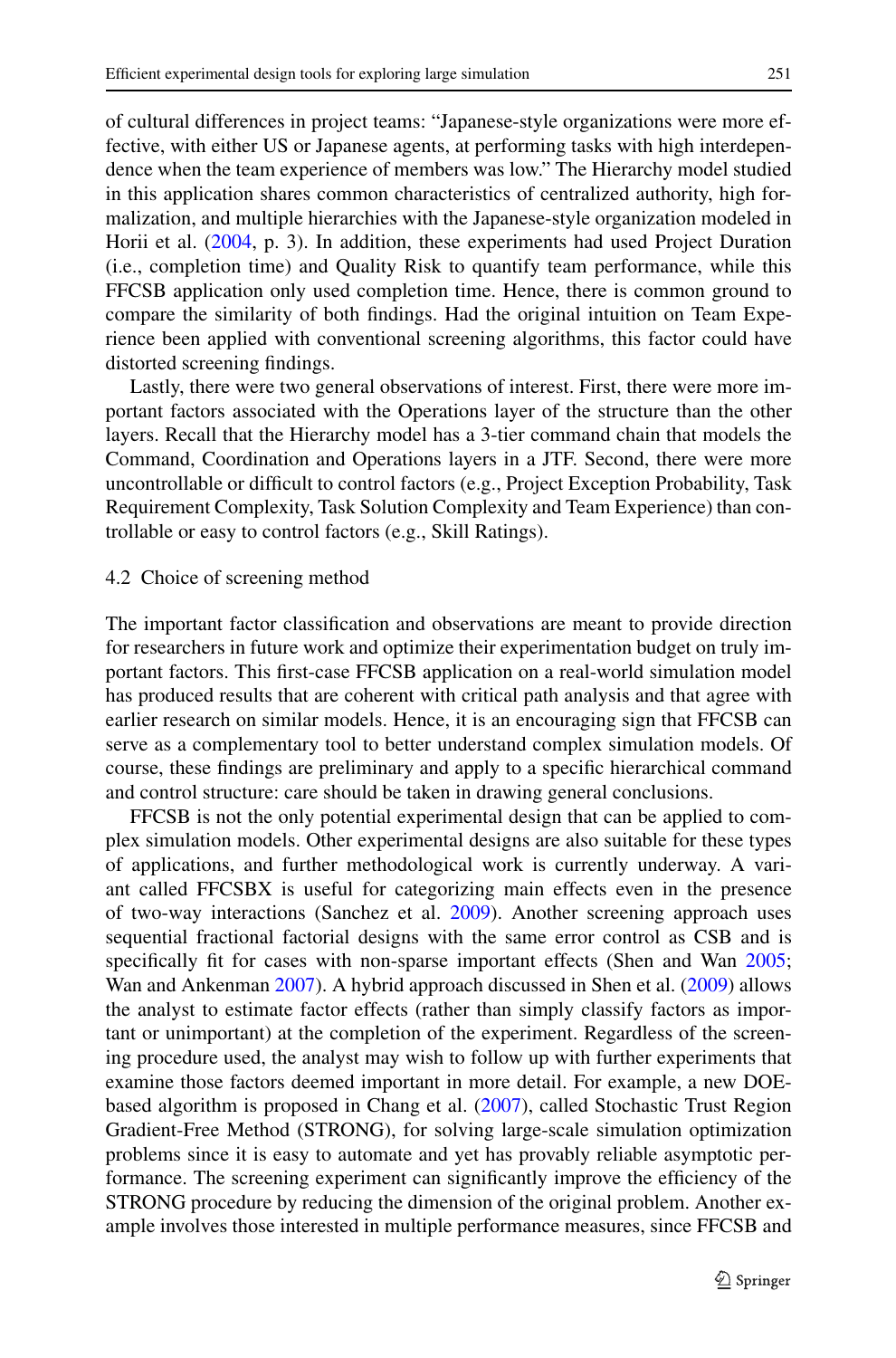other screening methods are designed for single responses. Researchers might find it useful to run separate screening experiments for each performance measure, and determine whether or not the different performance measures are influenced by different sets of factors. Alternatively, they could use the results for the key performance measure to design secondary experiments (such as the familiar full factorials) involving a small number of factors, and then examine multiple responses. We reiterate that without an efficient screening method, those that only use a small-scale experiment must rely heavily on subject-matter expertise in narrowing down the factors, which may severely limit the insights into the system's behavior.

#### **5 Concluding remarks**

In this paper, we illustrate how an efficient experimental design approach can support current research in Computation Organization Theory. The FFCSB application produced many delightful surprises. Part of the important factor classification was in line with expert opinion and part of it ran contrary to expectations. There were new findings of important factors that were justified by critical path analysis and in agreement with earlier research and experimentation. Overall, this particular FFCSB application has confirmed expert opinion, flagged out new important factors and produced some interesting hypothesis, all for further exploration.

There are limitations to the FFCSB application to any model. FFCSB assumes a main effects model and interactions can distort the accuracy of factor classification. The nature of the response variance (homogeneous or heterogeneous) and its magnitude are unknown. Both model characteristics can have bearings on the FFCSB findings and accuracy guarantees. Particular to the Hierarchy model, the observations of this FFCSB exploration are unique to the factor space organization and ranges of exploration. Hence, the findings are not conclusive of the Hierarchy model. The important factor classification and observations are meant to provide direction for researchers in future work and optimize their experimentation budget on truly important factors. This first-case FFCSB application on a real-world simulation model has produced results that are coherent with critical path analysis and that agree with earlier research on similar models. Hence, it is an encouraging sign that FFCSB can serve as a complementary tool to better understand complex simulation models.

Continued exploration of the Hierarchy model with different factor space organization and factor ranges would form a good sensitivity analysis study of the FFCSB application on the model. Exploring an Edge organization model would form an interesting study in itself, and allow for meaningful contrasts between the competing organizational forms.

The benefits of being able to easily perform a screening experiment on a complex organizational model cannot be overstated. In the absence of this capability, an analyst must either limit themselves to a small number of factors to investigate, or make changes to a large number of factors simultaneously to come up with a small number of organizational forms, settings, or task types to investigate. We remark that the POW-ER model and its predecessor have been successfully used in practice for over a decade. Although this model that has been "validated" by a history of successful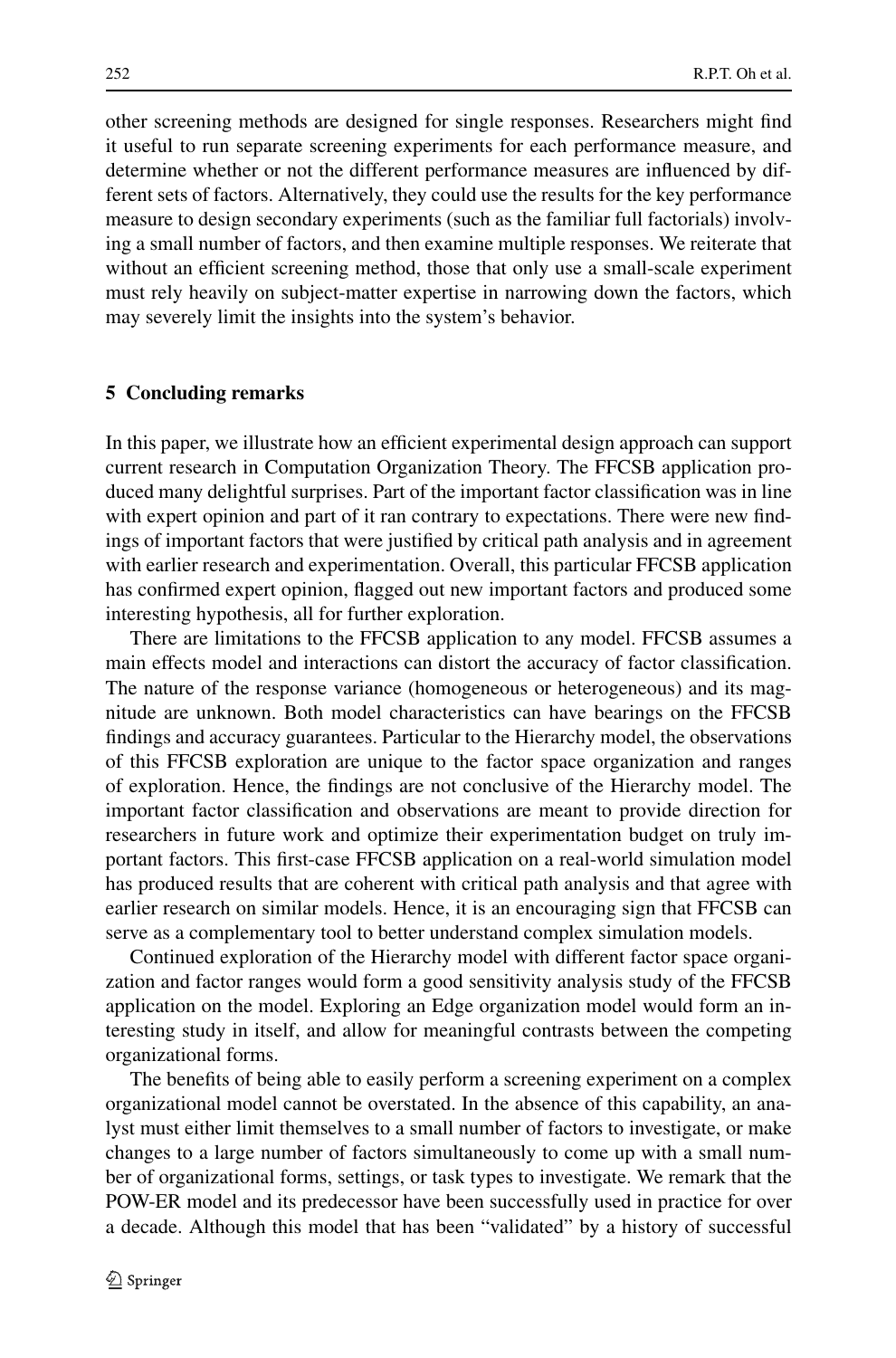<span id="page-17-0"></span>applications in the field, it is nonetheless difficult for experts to fully grasp the complex interplay of the complete set of potential factors. This is particularly important in Command and Control research, as we seek—not to model existing organizations and organizational structures—but to define new ones that will be effective for our military transformation.

Screening experiments also offer opportunities to validate a model for a particular use. For example, if results contradict expert opinion and, after further discussion or field experiments, the model results are shown to be inaccurate, the model should be modified. Controversial results from a screening experiment may, in fact, help identify alternatives that merit testing in the field. In the long run, this cycle of modeltest-model will lead to models that provide better representations of reality, as well as a better understanding of the model's behavior, strengths, and limitations.

In summary, there are efficient experimental designs and screening approaches that are easy to implement, require fewer assumptions than conventional experimental design methods, and yet can provide analysts with better insights when the experiments are complete. These can substantially reduce the computational requirement for military leadership to identify optimal factor combinations, and lead to a much broader and deeper understanding of the system. This will facilitate the decision making process dramatically.

**Acknowledgements** We thank Marc Ramsey for guidance on running POW-ER in a batch mode, and Steve Upton for assistance in linking to POW-ER from the FFCSB program. This work was supported in part by grants from the *Center for Edge Power*<sup>3</sup> at the Naval Postgraduate School, by the *Modeling and Simulation Coordination Office* for the Joint Test and Evaluation Methodology project, and by *Netcentric Systems Test/Science and Technology* program.

# **Appendix**

Table [4](#page-18-0) lists the factors identified in the Hierarchy model for FFCSB application and their range of exploration. Note that some factors are varied individually, such as separate factors for every personnel role and every task type.

<sup>3</sup>Center for Edge Power, Naval Postgraduate School. [http://www.nps.edu/Academics/Centers/CEP/](http://www.nps.edu/Academics/Centers/CEP/index.html) [index.html](http://www.nps.edu/Academics/Centers/CEP/index.html).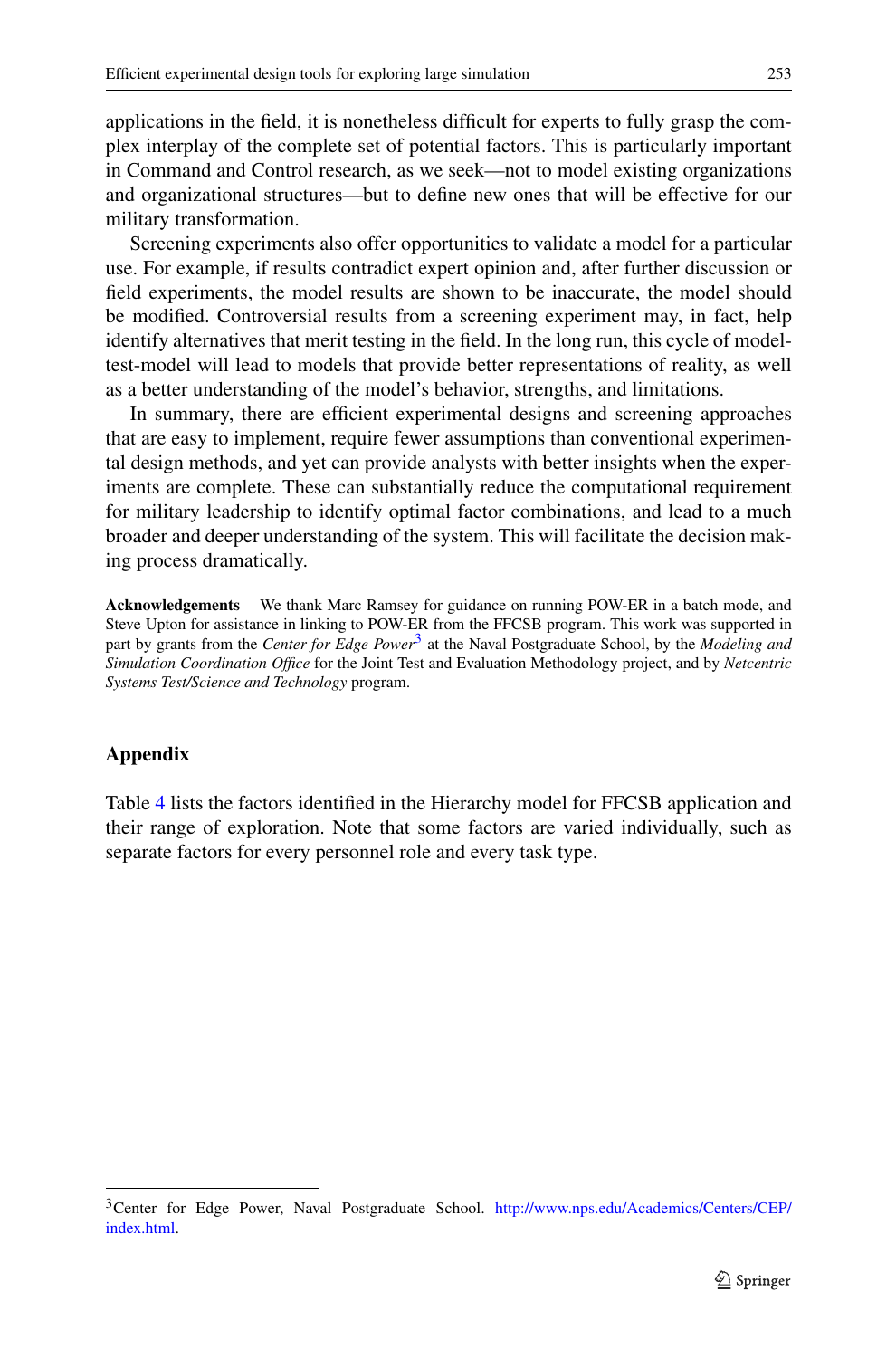| Object    | Factor                               | Organizational<br>Structure    |                                          | <b>FFCSB</b> Exploration |                  |
|-----------|--------------------------------------|--------------------------------|------------------------------------------|--------------------------|------------------|
|           |                                      | Industrial<br>Age<br>Hierarchy | 21 <sup>st</sup><br>Century<br>Hierarchy | Low<br>Value             | High<br>Value    |
| Project   | Priority                             | Medium                         | Medium                                   | Low                      | High             |
|           | Work-day                             | 480                            | 480                                      | 360                      | 600              |
|           | Work-week                            | 2400                           | 2400                                     | 1440                     | 3600             |
|           | Team Experience                      | Low                            | Low                                      | Low                      | Medium           |
|           | Centralization                       | High                           | High                                     | Medium                   | High             |
|           | Formalization                        | High                           | High                                     | Medium                   | High             |
|           | Matrix Strength                      | Low                            | Low                                      | Low                      | Medium           |
|           | Communication                        | 0.1                            | 0.1                                      | 0.05                     | 0.2              |
|           | Probability                          | 0.3                            | 0.3                                      | 0.01                     | 0.6              |
|           | Noise Probability<br>Functional      |                                | 0.2                                      | 0.05                     | 0.4              |
|           | Exception<br>Probability             | 0.1                            |                                          |                          |                  |
|           | Project Exception<br>Probability     | 0.1                            | 0.2                                      | 0.05                     | 0.4              |
|           | Instance<br>Exception<br>Probability | $\overline{0}$                 | $\overline{0}$                           | 0.01                     | 0.4              |
| Meeting   | Priority                             | High                           | High                                     | Medium                   | High             |
|           | Duration                             | 2 hours                        | 2 hours                                  | $0.5$ hours              | 4 hours          |
| Personnel | Culture                              | Generic                        | Generic                                  | American                 | Japanese         |
|           | Role                                 | (Various)                      | (Same)                                   | PM                       | <b>ST</b>        |
|           | Application<br>Experience            | Medium                         | Low                                      | Low                      | Medium           |
|           | Cultural<br>Experience               | Medium                         | Medium                                   | Low                      | High             |
|           | Full Time<br>Equivalent              | (Various)                      | (Same)                                   | $0.5*$ Default           | $2*$ Default     |
|           | <b>Skill Ratings</b>                 | Medium                         | Medium                                   | Low                      | High             |
| Task      | Effort                               | (Various)                      | (Same)                                   | $0.5*$<br>Default        | $2^*$<br>Default |
|           | Learning Days                        | $\boldsymbol{0}$               | $\boldsymbol{0}$                         | $\mathbf{0}$             | 90               |
|           | Priority                             | Medium                         | Medium                                   | Low                      | High             |
|           | Requirement<br>Complexity            | Medium                         | High                                     | Medium                   | High             |

<span id="page-18-0"></span>**Table 4** Factors & ranges in hierarchy model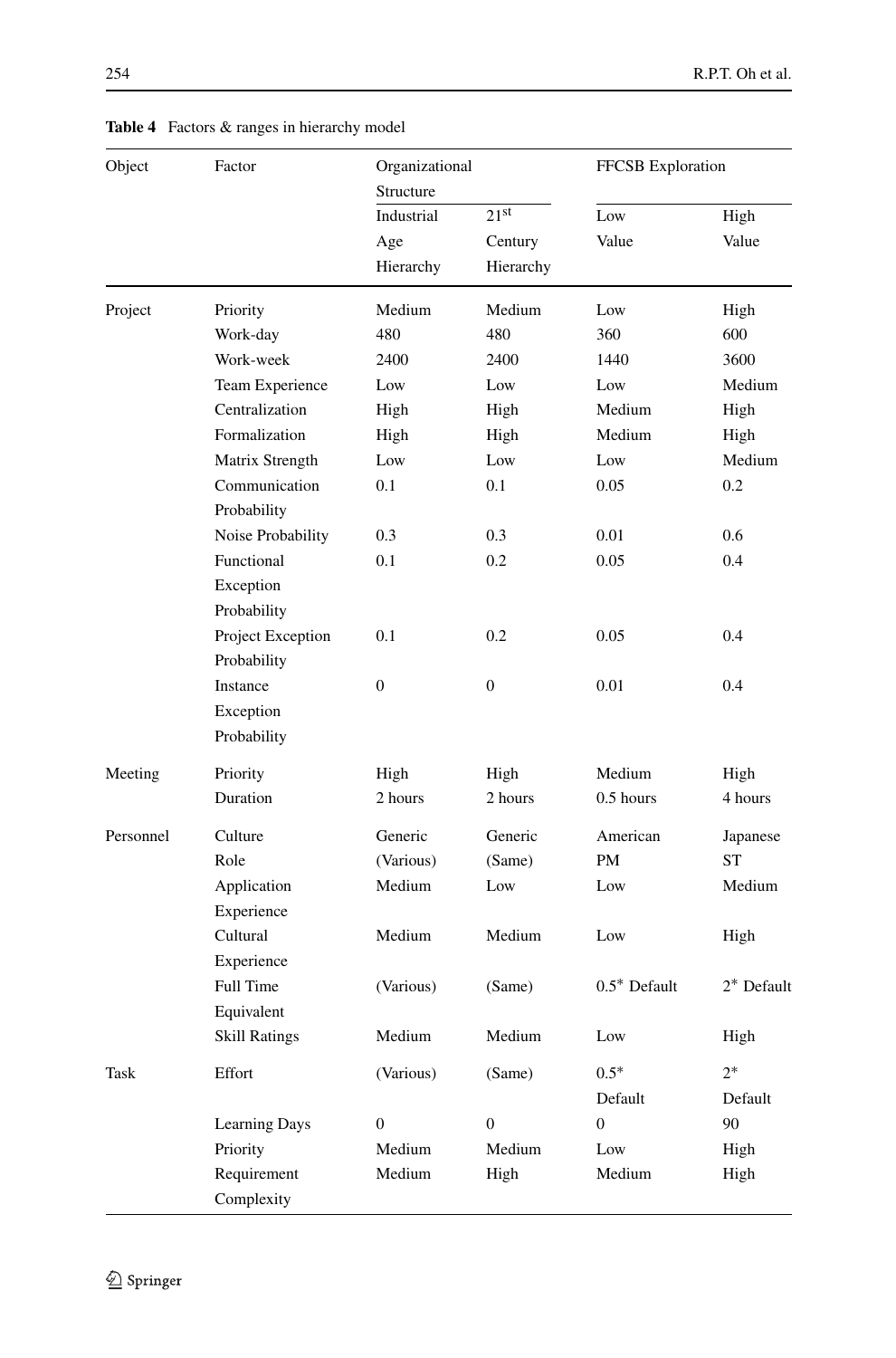| Object                | Factor                 | Organizational<br>Structure    |                                   |                  | <b>FFCSB</b> Exploration |  |
|-----------------------|------------------------|--------------------------------|-----------------------------------|------------------|--------------------------|--|
|                       |                        | Industrial<br>Age<br>Hierarchy | $21^{st}$<br>Century<br>Hierarchy | Low<br>Value     | High<br>Value            |  |
|                       | Solution<br>Complexity | Medium                         | High                              | Medium           | High                     |  |
|                       | Uncertainty            | Medium                         | High                              | Medium           | High                     |  |
| Meeting<br>Assignment |                        | $0.1 - 1.0$                    |                                   | 0.1              | 1.0                      |  |
| Task<br>Assignment    | Allocation             | $0.9 - 1.0$                    | 1.0                               | 0.7              | 1.0                      |  |
| Successor             | Time Lag               | $\mathbf{0}$                   | $\mathbf{0}$                      | 0.0 pct-complete | 0.5 pct-complete         |  |
| Rework                | Strength               | (Various)<br>0.15, 0.3, 1.0    | 0.1                               | 0.15             | 0.3                      |  |

#### <span id="page-19-0"></span>**Table 4** (*Continued*)

#### **References**

- Alberts DS, Hayes RE (2003) Power to the edge: command*...* control*...* in the information age. Command and control research program (CCRP) publication series. Department of Defense, Washington
- Carley K, Gasser L (1999) Computational organizational theory. In: Weiss G (ed) Distributed artificial intelligence. MIT Press, Cambridge, Chap. 7
- Chang K-H, Hong JL, Wan H (2007) Stochastic trust region gradient-free method (STRONG) a new response-surface-based algorithm in simulation optimization. In: Proceeding of the 2007 Winter Simulation Conference, Dec 9–12, 2007, pp 346–354. Available online at [http://](http://www.informs-sim.org/wsc07papers/041.pdf) [www.informs-sim.org/wsc07papers/041.pdf](http://www.informs-sim.org/wsc07papers/041.pdf). Accessed January 10, 2008
- Christiansen TR (1993) Modeling efficiency and effectiveness of coordination in engineering design teams. PhD thesis, Department of Civil and Environmental Engineering, Stanford University
- Cohen GP (1992) The virtual design team: an object-oriented model of information sharing in project teams. PhD thesis, Department of Civil and Environmental Engineering, Stanford University
- Galbraith JR (1977) Organization design. Addison-Wesley, Reading
- Gateau JB, Leweling TA, Looney JP, Nissen ME (2007) Hypothesis testing of edge organizations: modeling the C2 organization design space. In: Proceedings international command & control research & technology symposium, Newport (June 2007). Available at [http://www.nps.navy.mil/](http://www.nps.navy.mil/GSOIS/cep/docs/2007/ICCRTS07_Gateau.pdf) [GSOIS/cep/docs/2007/ICCRTS07\\_Gateau.pdf.](http://www.nps.navy.mil/GSOIS/cep/docs/2007/ICCRTS07_Gateau.pdf) Accessed January 10, 2008
- Horii T, Jin Y, Levitt RE (2004) Modeling and analyzing cultural influences on team performance through virtual experiments. Available at [http://crgp.stanford.edu/publications/](http://crgp.stanford.edu/publications/conference_papers/TamakiCMOT.pdf) [conference\\_papers/TamakiCMOT.pdf](http://crgp.stanford.edu/publications/conference_papers/TamakiCMOT.pdf). Accessed October 23, 2007
- Jin Y, Levitt RE (1996) The virtual design team: a computational model of project organizations. Comput Math Organ Theory 2(3):171–195
- Kleijnen JPC, Sanchez SM, Lucas TW, Cioppa TM (2005) A user's guide to the brave new world of designing simulation experiments. INFORMS J Comput 17(3):263–289
- Kunz JC, Levitt RE, Jin Y (1998) The virtual design team: a computational simulation model of project organizations. Commun Assoc Comput Mach 41(11):84–92
- Levitt RE (2004) Computational modeling of organizations comes of age. J Comput Math Organ Theory 10(2):127–145
- Levitt RE, Orr RJ, Nissen ME (2005) Validating the virtual design team (VDT) computational modeling environment. The collaboratory for research on global projects. Working Paper Series #25, pp 1–15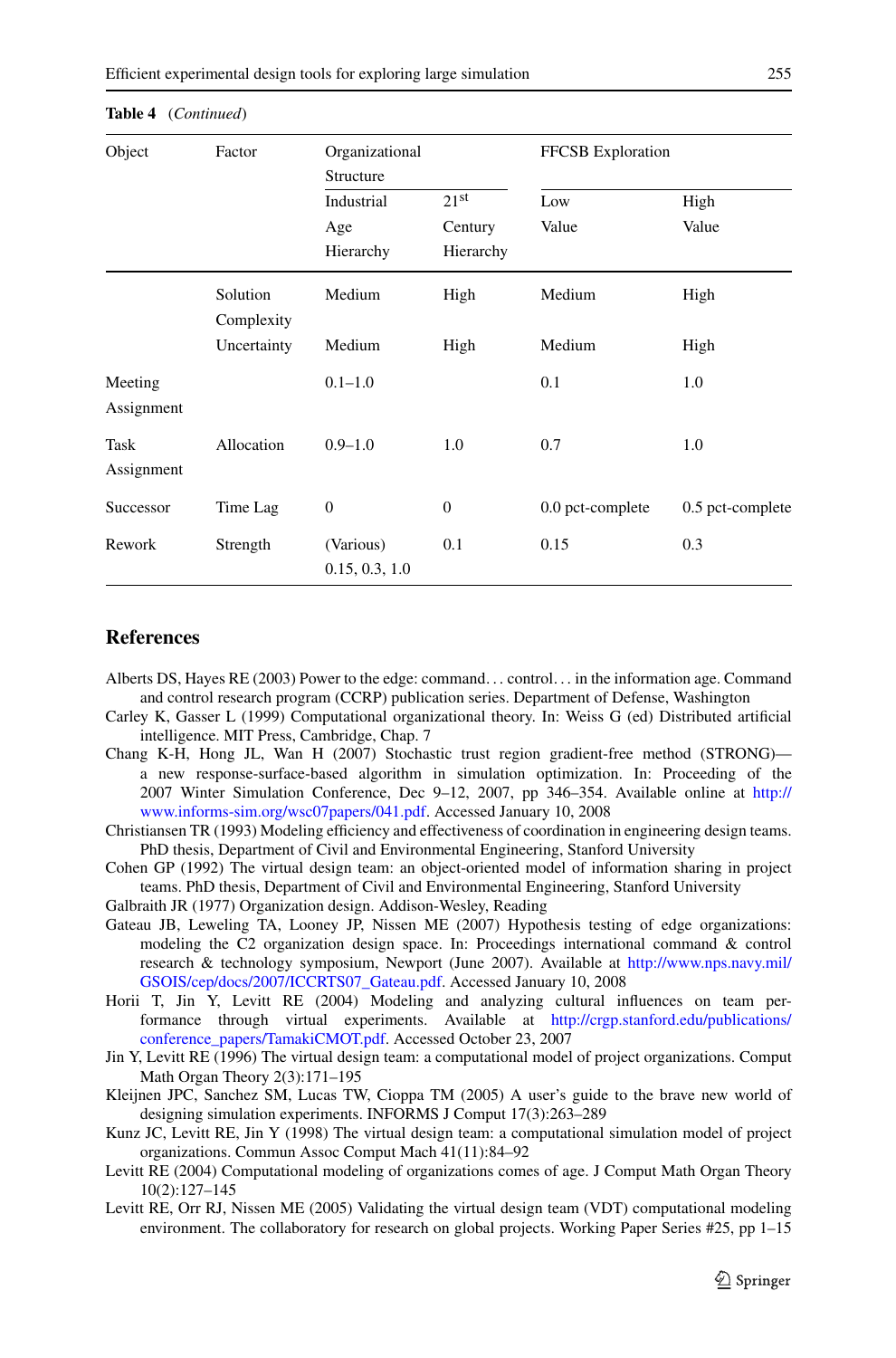<span id="page-20-0"></span>(September 2005). Available at: [http://crgp.stanford.edu/publications/working\\_papers/WP25.pdf.](http://crgp.stanford.edu/publications/working_papers/WP25.pdf) Accessed January 10, 2008

- Levitt RE, Thomsen J, Christiansen TR, Kunz JC, Jin Y, Nass C (1999) Simulating project work processes and organizations: toward a micro-contingency theory of organizational design. Manage Sci 45(11):1479–1495
- Lucas TW, Sanchez SM, Brown L, Vinyard W (2002) Better designs for high-dimensional explorations of simulations. In: Horne G, Johnson S (eds) Maneuver warfare science 2002, USMC Project Albert, Quantico, pp 17–46. Available via [http://www.projectalbert.org/files/MWS2002On-line.pdf.](http://www.projectalbert.org/files/MWS2002On-line.pdf) Accessed July 1, 2005
- Nissen ME (2005) Hypothesis testing of edge organizations: specifying computational C2 models for experimentation. In: Proceedings international command & control research symposium, McLean, VA, June 2005. Available at [http://www.nps.navy.mil/GSOIS/cep/docs/2005/](http://www.nps.navy.mil/GSOIS/cep/docs/2005/Nissen64-ICCRTS2005.pdf) [Nissen64-ICCRTS2005.pdf](http://www.nps.navy.mil/GSOIS/cep/docs/2005/Nissen64-ICCRTS2005.pdf). Last accessed January 10, 2008
- Nissen ME (2007) Computational experimentation on new organizational forms: exploring behavior and performance of edge organizations. Comput Math Organ Theory 13(3):203–240
- Oh RPT (2007) Fractional factorial controlled sequential bifurcation: efficient screening through divide and discard. MS thesis, Operations Research Department, Naval Postgraduate School, Monterey,  $\Gamma$ A
- Orr RJ, Nissen ME (2006) Computational experimentation on C2 models. In: Proceedings international command and control research and technology symposium. Cambridge, UK (September 2006). Available at <http://www.nps.navy.mil/GSOIS/cep/docs/2006/Orr-Nissen057-ICCRTS2006.pdf>. Accessed January 10, 2008
- Ramsey M, Levitt RE (2005) A computational framework for experimentation with edge organizations. In: Proceedings international command  $\&$  control research  $\&$  technology symposium, McLean, VA (June 2005). Available at [http://www.nps.navy.mil/GSOIS/cep/docs/2005/](http://www.nps.navy.mil/GSOIS/cep/docs/2005/Ramsey-Levitt-ICCRTS2005.pdf) [Ramsey-Levitt-ICCRTS2005.pdf](http://www.nps.navy.mil/GSOIS/cep/docs/2005/Ramsey-Levitt-ICCRTS2005.pdf). Accessed January 10, 2008
- Sanchez SM, Sanchez PJ (2005) Very large fractional factorial and central composite designs. ACM Trans Model Comput Simul 15(4):362–377
- Sanchez SM, Wan H, Lucas TW (2005) A two-phase screening procedure for simulation experiments. In: Proceedings of the 2005 winter simulation conference, pp 223–230. Available at [http://](http://www.informs-sim.org/wsc05papers/023.pdf) [www.informs-sim.org/wsc05papers/023.pdf](http://www.informs-sim.org/wsc05papers/023.pdf). Accessed March 23, 2007
- Sanchez SM, Wan H, Lucas TW (2009) A two-phase screening procedure for simulation experiments. *ACM Trans Model Comput Simul* 19(2): Article 7
- Shen H, Wan H (2005) Controlled sequential factorial design for simulation factor screening. In: Proceedings of the 2005 winter simulation conference, pp 467–474. Available at [http://www.informs-cs.org/](http://www.informs-cs.org/wsc05papers/052.pdf) [wsc05papers/052.pdf.](http://www.informs-cs.org/wsc05papers/052.pdf) Accessed October 23, 2007
- Shen H, Wan H, Sanchez SM (2009) The hybrid approach for simulation factor screening. Nav Res Logist (to appear)
- Thomsen J (1998) The virtual team alliance (VTA): modeling the effects of goal incongruency in semiroutine, fast-paced project organizations. PhD thesis, Department of Civil and Environmental Engineering, Stanford University
- Wan H, Ankenman BE (2007) Two-stage controlled fractional factorial screening for simulation experiments. J Qual Technol 39(2):126–139
- Wan H, Ankenman BE, Nelson BL (2006) Controlled sequential bifurcation: a new factor-screening method for discrete-event simulation. Oper Res 54(4):743–755
- Wan H, Ankenman BE, Nelson BL (2009) Improving the efficiency and efficacy of CSB for simulation factor screening. *INFORMS J Comput* (to appear)

**Regine Pei Tze Oh** was born in Singapore in 1978. She clinched a Defence Technology Training Award in 1997 to attend University of Toronto, Canada. In 2001, Regine graduated with a Bachelors of Applied Science (Electrical Engineering) and received the W.S. Wilson Medal for achievement of the highest standing in the final year. Upon graduation from University of Toronto, Regine joined DSO National Laboratories as a research engineer. In 2006, Regine embarked on the joint Masters program offered by Temasek Defence Science Institute. She has completed her Masters of Defense Science & Technology at the National University of Singapore and her Masters of Science in Operations Research at the Naval Postgraduate School. After graduation from Naval Postgraduate School, Regine returned to family and friends in Singapore and is contributing towards the defence community in Singapore.